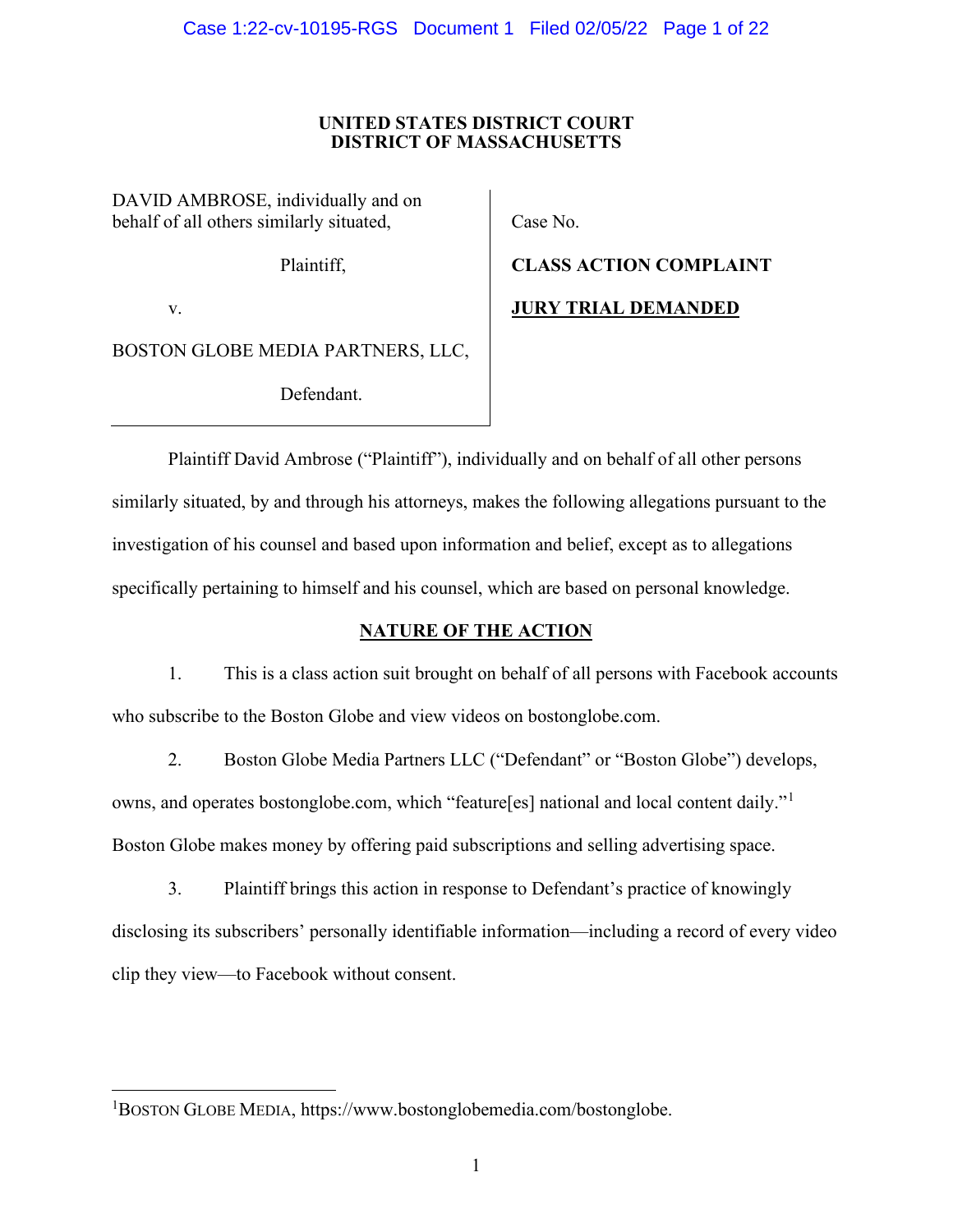#### Case 1:22-cv-10195-RGS Document 1 Filed 02/05/22 Page 2 of 22

4. The United States Congress passed the Video Privacy Protection Act ("VPPA") in 1988, seeking to confer onto consumers the power to "maintain control over personal information divulged and generated in exchange for receiving services from video tape service providers." S. Rep. No. 100-599, at 8. "The Act reflects the central principle of the Privacy Act of 1974: that information collected for one purpose may not be used for a different purpose without the individual's consent." *Id.*

5. Defendant violated the VPPA by knowingly transmitting Plaintiff's and the putative class's personally identifiable information to unrelated third parties.

### **FACTUAL BACKGROUND**

### **I. The VPPA**

6. The origins of the VPPA begin with President Ronald Reagan's nomination of Judge Robert Bork to the United States Supreme Court. During the confirmation process, a movie rental store disclosed the nominee's rental history to the Washington City Paper, who then published that history. Congress responded by passing the VPPA, with an eye toward the digital future. As Senator Patrick Leahy, who introduced the Act, explained:

It is nobody's business what Oliver North or Robert Bork or Griffin Bell or Pat Leahy watch on television or read or think about when they are home. In an area of interactive television cables, the growth of computer checking and check-out counters, of security systems and telephones, all lodged together in computers, it would be relatively easy at some point to give a profile of a person and tell what they buy in a store, what kind of food they like, what sort of television programs they watch, who are some of the people they telephone. I think that is wrong.

S. Rep. 100-599, at 5-6 (internal ellipses and brackets omitted).

7. The VPPA prohibits "[a] video tape service provider who knowingly discloses, to any person, personally identifiable information concerning any consumer of such provider." 18 U.S.C. § 2710(b)(1). The VPPA defines personally identifiable information as "information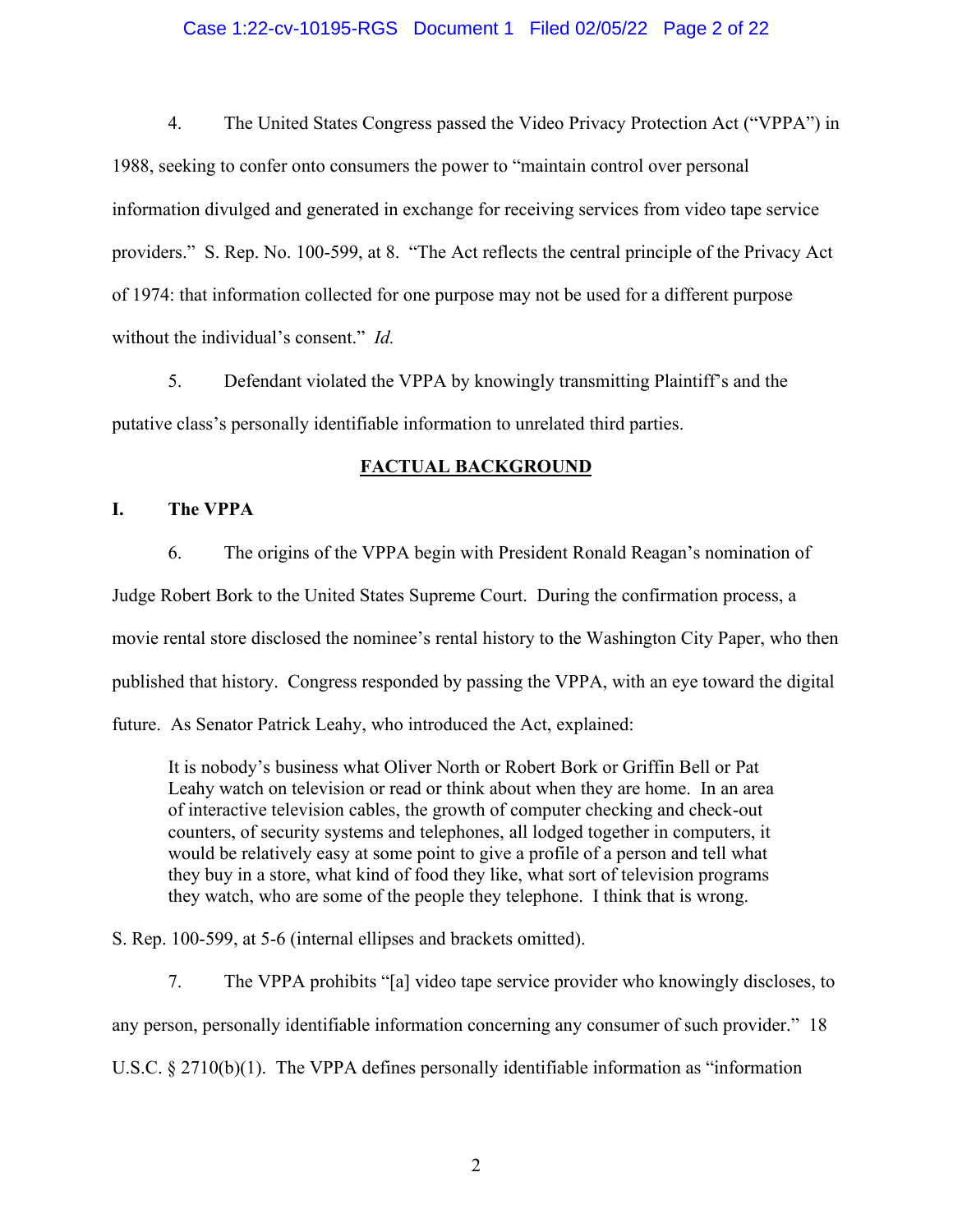### Case 1:22-cv-10195-RGS Document 1 Filed 02/05/22 Page 3 of 22

which identifies a person as having requested or obtained specific video materials or services from a video service provider." 18 U.S.C. § 2710(a)(3). A video tape service provider is "any person, engaged in the business, in or affecting interstate or foreign commerce, of rental, sale, or delivery of prerecorded video cassette tapes or similar audio visual materials." 18 U.S.C. §  $2710(a)(4)$ .

### **II. The Facebook Tracking Pixel**

8. Facebook is the largest social networking site on the planet, touting 2.9 billion monthly active users.<sup>[2](#page-2-0)</sup> Facebook describes itself as a "real identity platform,"<sup>[3](#page-2-1)</sup> meaning users are allowed only one account and must share "the name they go by in everyday life."<sup>[4](#page-2-2)</sup> To that end, when creating an account, users must provide their first and last name, along with their birthday and gender.<sup>[5](#page-2-3)</sup>

9. Facebook generates revenue by selling advertising space on its website.<sup>[6](#page-2-4)</sup>

10. Facebook sells advertising space by highlighting its ability to target users.<sup>[7](#page-2-5)</sup>

Facebook can target users so effectively because it surveils user activity both on and off its site.<sup>[8](#page-2-6)</sup>

This allows Facebook to make inferences about users beyond what they explicitly disclose, like

<span id="page-2-3"></span>5 FACEBOOK, SIGN UP, https://www.facebook.com/

8 FACEBOOK, ABOUT FACEBOOK PIXEL,

<span id="page-2-0"></span><sup>2</sup> Sean Burch, *Facebook Climbs to 2.9 Billion Users, Report 29.1 Billion in Q2 Sales*, YAHOO (July 28, 2021), https://www.yahoo.com/now/facebook-climbs-2-9-billion-202044267.html <sup>3</sup> Sam Schechner and Jeff Horwitz, *How Many Users Does Facebook Have? The Company Struggles to Figure It Out*, WALL. ST. J. (Oct. 21, 2021).

<span id="page-2-2"></span><span id="page-2-1"></span><sup>4</sup> FACEBOOK, COMMUNITY STANDARDS, PART IV INTEGRITY AND AUTHENTICITY, https://www.facebook.com/communitystandards/integrity\_authenticity.

<span id="page-2-4"></span><sup>6</sup> Mike Isaac, *Facebook's profit surges 101 percent on strong ad sales.*, N.Y. TIMES (July 28, 2021), [https://www.nytimes.com/2021/07/28/business/facebook-q2-earnings.html.](https://www.nytimes.com/2021/07/28/business/facebook-q2-earnings.html)

<span id="page-2-5"></span><sup>7</sup> FACEBOOK, WHY ADVERTISE ON FACEBOOK,

https://www.facebook.com/business/help/205029060038706.

<span id="page-2-6"></span>https://www.facebook.com/business/help/742478679120153?id=1205376682832142.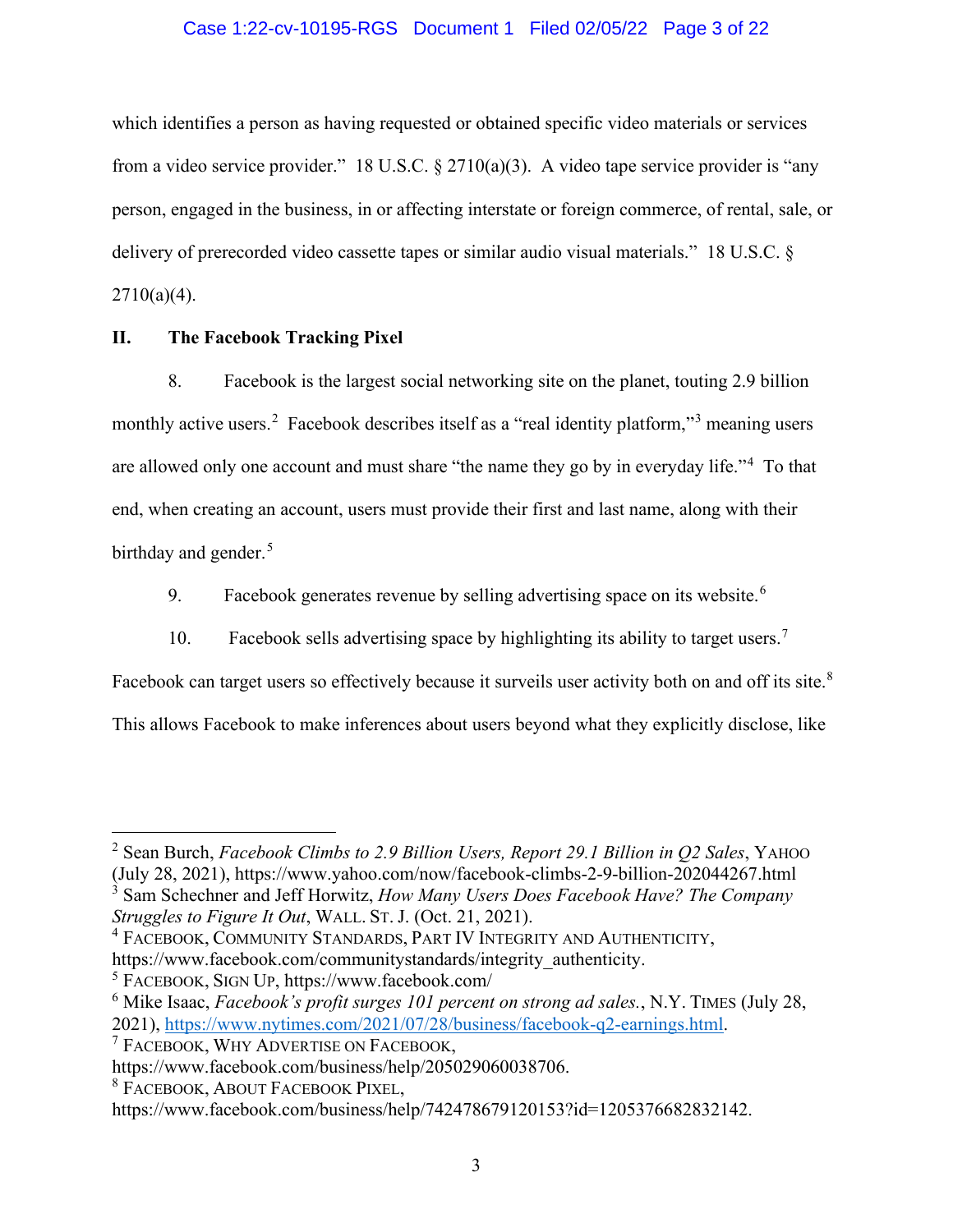### Case 1:22-cv-10195-RGS Document 1 Filed 02/05/22 Page 4 of 22

their "interests," "behavior," and "connections."[9](#page-3-0) Facebook compiles this information into a generalized dataset called "Core Audiences," which advertisers use to apply highly specific filters and parameters for their targeted advertisements.[10](#page-3-1)

11. Advertisers can also build "Custom Audiences."[11](#page-3-2) Custom Audiences enable advertisers to reach "people who have already shown interest in [their] business, whether they're loyal customers or people who have used [their] app or visited [their] website."<sup>[12](#page-3-3)</sup> Advertisers can use a Custom Audience to target existing customers directly, or they can use it to build a "Lookalike Audiences," which "leverages information such as demographics, interests, and behavior from your source audience to find new people who share similar qualities."<sup>[13](#page-3-4)</sup> Unlike Core Audiences, Custom Audiences require an advertiser to supply the underlying data to Facebook. They can do so through two mechanisms: by manually uploading contact information for customers, or by utilizing Facebook's "Business Tools," which collect and transmit the data automatically.[14](#page-3-5) One such Business Tool is the Facebook Tracking Pixel.

12. The Facebook Tracking Pixel is a piece of code that advertisers, like Defendant, can integrate into their website. Once activated, the Facebook Tracking Pixel "tracks the people

<span id="page-3-2"></span><sup>11</sup> FACEBOOK, ABOUT CUSTOM AUDIENCES,

<span id="page-3-5"></span>https://www.facebook.com/business/help/164749007013531?id=401668390442328. <sup>14</sup> FACEBOOK, CREATE A CUSTOMER LIST CUSTOM AUDIENCE,

[https://www.facebook.com/business/help/170456843145568?id=2469097953376494;](https://www.facebook.com/business/help/170456843145568?id=2469097953376494) FACEBOOK, CREATE A WEBSITE CUSTOM AUDIENCE, [https://www.facebook.com/business/help/1474662202748341?id=2469097953376494.](https://www.facebook.com/business/help/1474662202748341?id=2469097953376494)

<span id="page-3-0"></span><sup>&</sup>lt;sup>9</sup> Facebook, Ad Targeting: Help your ads find the people who will love your business, https://www.facebook.com/business/ads/ad-targeting.

<span id="page-3-1"></span><sup>&</sup>lt;sup>10</sup> FACEBOOK, EASIER, MORE EFFECTIVE WAYS TO REACH THE RIGHT PEOPLE ON FACEBOOK, https://www.facebook.com/business/news/Core-Audiences.

https://www.facebook.com/business/help/744354708981227?id=2469097953376494. <sup>12</sup> FACEBOOK, ABOUT EVENTS CUSTOM AUDIENCE,

<span id="page-3-4"></span><span id="page-3-3"></span>https://www.facebook.com/business/help/366151833804507?id=300360584271273. <sup>13</sup> FACEBOOK, ABOUT LOOKALIKE AUDIENCES,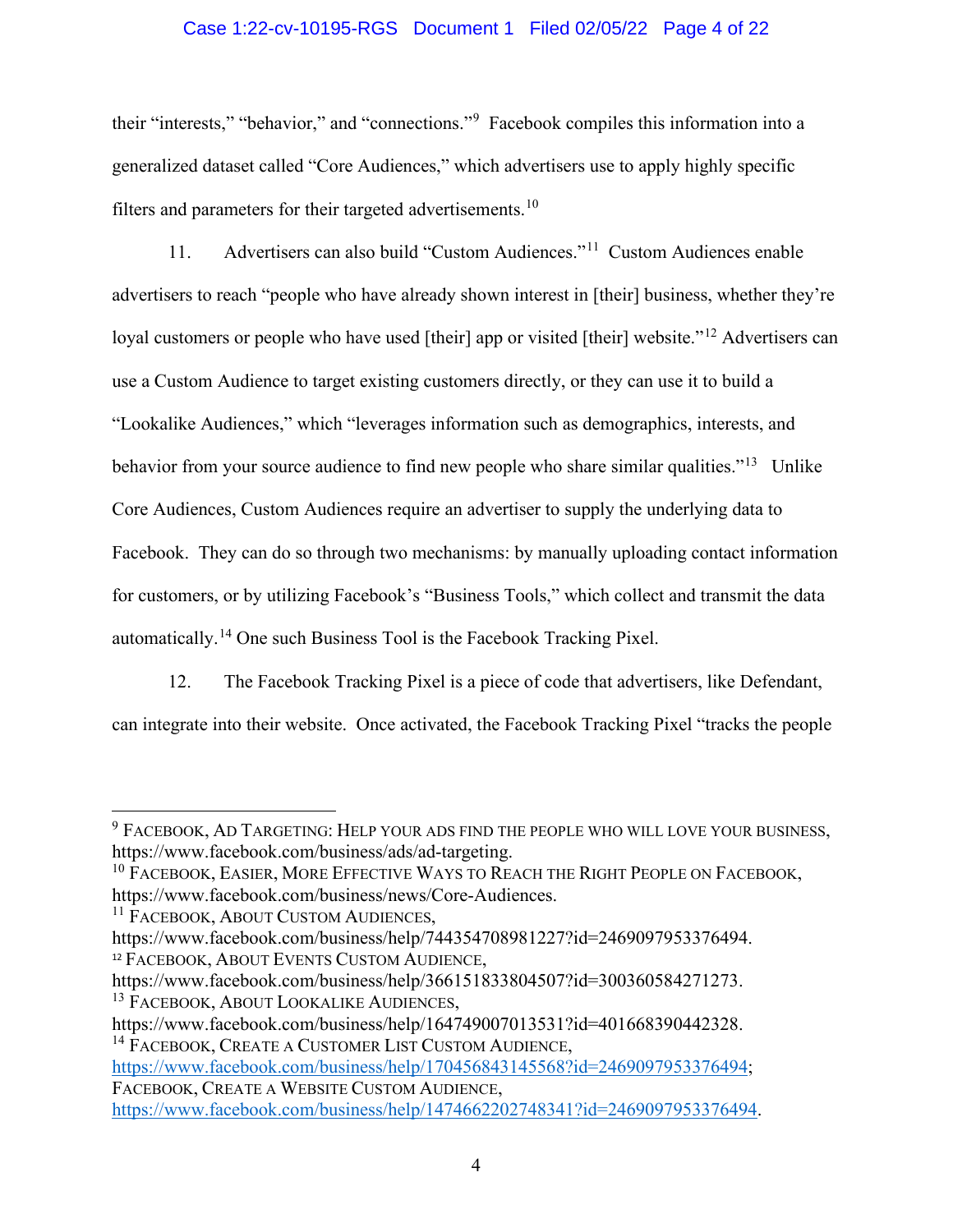#### Case 1:22-cv-10195-RGS Document 1 Filed 02/05/22 Page 5 of 22

and type of actions they take."<sup>[15](#page-4-0)</sup> When the Facebook Tracking Pixel captures an action, it sends a record to Facebook. Once this record is received, Facebook processes it, analyzes it, and assimilates it into datasets like the Core Audiences and Custom Audiences.

13. Advertisers control what actions—or, as Facebook calls it, "events"—the Facebook Tracking Pixel will collect, including the website's metadata, along with what pages a visitor views and what buttons a visitor clicks.<sup>[16](#page-4-1)</sup> Advertisers can also configure the Facebook Tracking Pixel to track other events. Facebook offers a menu of "standard events" from which advertisers can choose, including what content a visitor views or purchases.<sup>[17](#page-4-2)</sup> An advertiser can also create their own tracking parameters by building a "custom event."[18](#page-4-3)

14. Advertisers control how the Facebook Tracking Pixel identifies visitors. The Facebook Tracking Pixel is configured to automatically collect "HTTP Headers" and "Pixel-specific Data."<sup>[19](#page-4-4)</sup> HTTP Headers collect "IP addresses, information about the web browser, page location, document, referrer and persons using the website."<sup>[20](#page-4-5)</sup> Pixel-specific Data includes "the Pixel ID and cookie."<sup>[21](#page-4-6)</sup>

<span id="page-4-1"></span>https://developers.facebook.com/docs/facebook-pixel/advanced/; *see also* FACEBOOK, BEST PRACTICES FOR FACEBOOK PIXEL SETUP,

<span id="page-4-2"></span>https://www.facebook.com/business/help/218844828315224?id=1205376682832142. <sup>17</sup> FACEBOOK, SPECIFICATIONS FOR FACEBOOK PIXEL STANDARD EVENTS,

<span id="page-4-0"></span><sup>15</sup> FACEBOOK, RETARGETING, https://www.facebook.com/business/goals/retargeting. <sup>16</sup> *See* FACEBOOK, FACEBOOK PIXEL, ACCURATE EVENT TRACKING, ADVANCED,

<span id="page-4-3"></span>https://www.facebook.com/business/help/402791146561655?id=1205376682832142. <sup>18</sup> FACEBOOK, ABOUT STANDARD AND CUSTOM WEBSITE EVENTS,

https://www.facebook.com/business/help/964258670337005?id=1205376682832142.

<span id="page-4-5"></span><span id="page-4-4"></span><sup>&</sup>lt;sup>19</sup> FACEBOOK, FACEBOOK PIXEL, https://developers.facebook.com/docs/facebook-pixel/. <sup>20</sup> *Id.*

<span id="page-4-6"></span> $^{21}$  *Id.*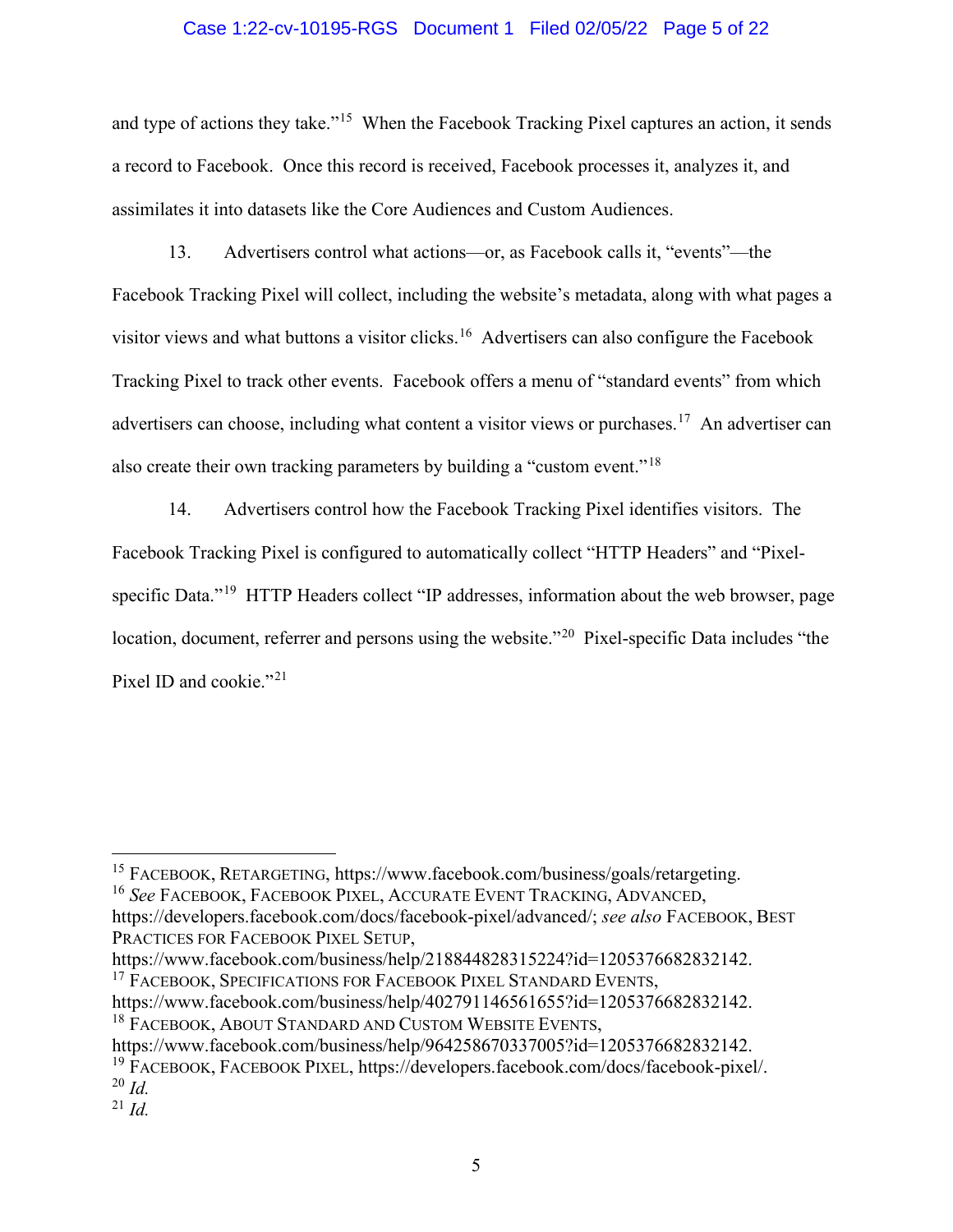## **II. Boston Globe And The Facebook Pixel**

15. Boston Globe has hosted and delivered hundreds of videos, featuring them on its homepage and embedding them into its articles.

16. Boston Globe hosts the Facebook Tracking Pixel and transmits three distinct events to Facebook:<sup>[22](#page-5-0)</sup>



17. These three events—PageView, Microdata, and Button Click—sufficiently permit an ordinary person to identify a specific individual's video viewing behavior.

18. PageView transmits the Uniform Resource Locator ("URL") accessed, which shows what webpage the visitor visited:

<span id="page-5-0"></span><sup>&</sup>lt;sup>22</sup> This data derives from a tool created and offered by Facebook.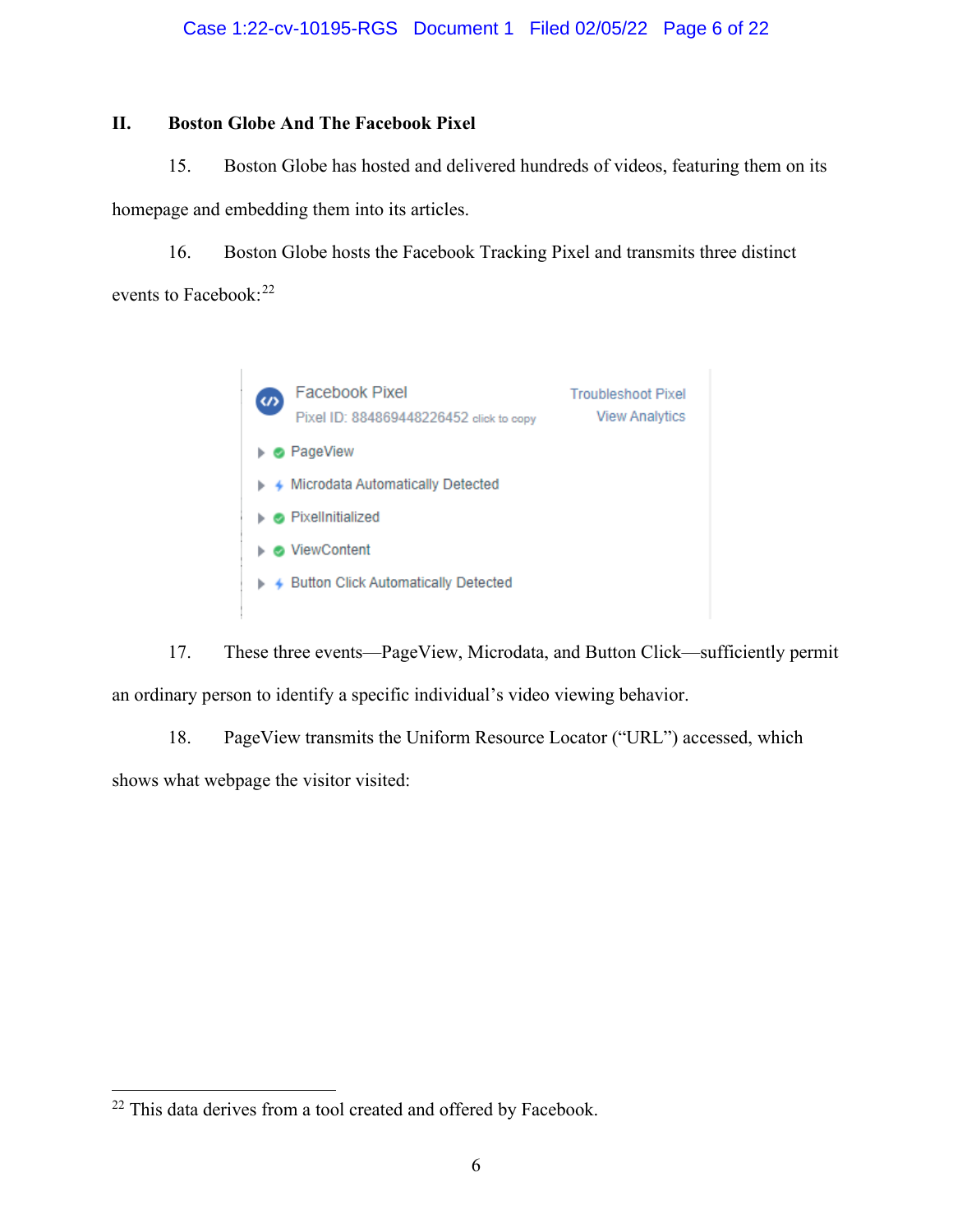**Figure 2**

**Facebook Pixel Troubleshoot Pixel**  $\overline{a}$ Pixel ID: 884869448226452 click to copy **View Analytics**  $\blacktriangledown$  **O** PageView **EVENT INFO Setup Method: Manual URL Called: Hide** https://www.facebook.com/tr/?id=884869448226452&ev=PageVie w&dl=https%3A%2F%2Fwww.bostonglobe.com%2F2022%2F01%2F25%2F sports%2Fwatch-moment-david-ortiz-learned-he-was-first-bal lot-hall-famer%2F%3Fp1%3DBGSearch\_Overlay\_Results&rl=http s%3A%2F%2Fwww.bostonglobe.com%2F2022%2F01%2F26%2Fnation%2F this-is-crazy-new-hampshire-separatists-call-state-secedeunion%2F%3Fp1%3DArticle\_Feed\_ContentQuery&if=false&ts=1643 228545281&sw=1920&sh=1080&v=2.9.51&r=stable&ec=0&o=30&fbp= fb.1.1641422949845.196884748&it=1643228544683&coo=false&rq m=GET&dt=dqe613dl9eexih33tu2kuyaaj3yim5f7 Load Time: 11.49 ms

**Pixel Location: Hide** 

https://www.bostonglobe.com/2022/01/25/sports/watch-moment -david-ortiz-learned-he-was-first-ballot-hall-famer/?p1=BG Search\_Overlay\_Results

19. Microdata transmits the title and description of the webpage:

#### **Figure 3**

▼ 4 Microdata Automatically Detected

**CUSTOM PARAMETERS SENT** 

Schema.org: [] DataLayer: [] OpenGraph: Show JSON-LD: Show Meta: Hide

> {"title":"Watch the moment David Ortiz learned he was a fi rst-ballot Hall of Famer - The Boston Globe", "meta: descrip tion": "With emotion in his eyes and in his voice, he celeb rated with his father Leo and his close friend, Pedro Mart inez.","meta:keywords":""}

#### **EVENT INFO**

**URL Called: Hide** 

https://www.facebook.com/tr/?dt=mueb1mfbsfmmx19fj1yifu8fa8 rvsk3p

Load Time: 12.90 ms

**Pixel Location: Hide** 

https://www.bostonglobe.com/2022/01/25/sports/watch-moment -david-ortiz-learned-he-was-first-ballot-hall-famer/?p1=BG Search\_Overlay\_Results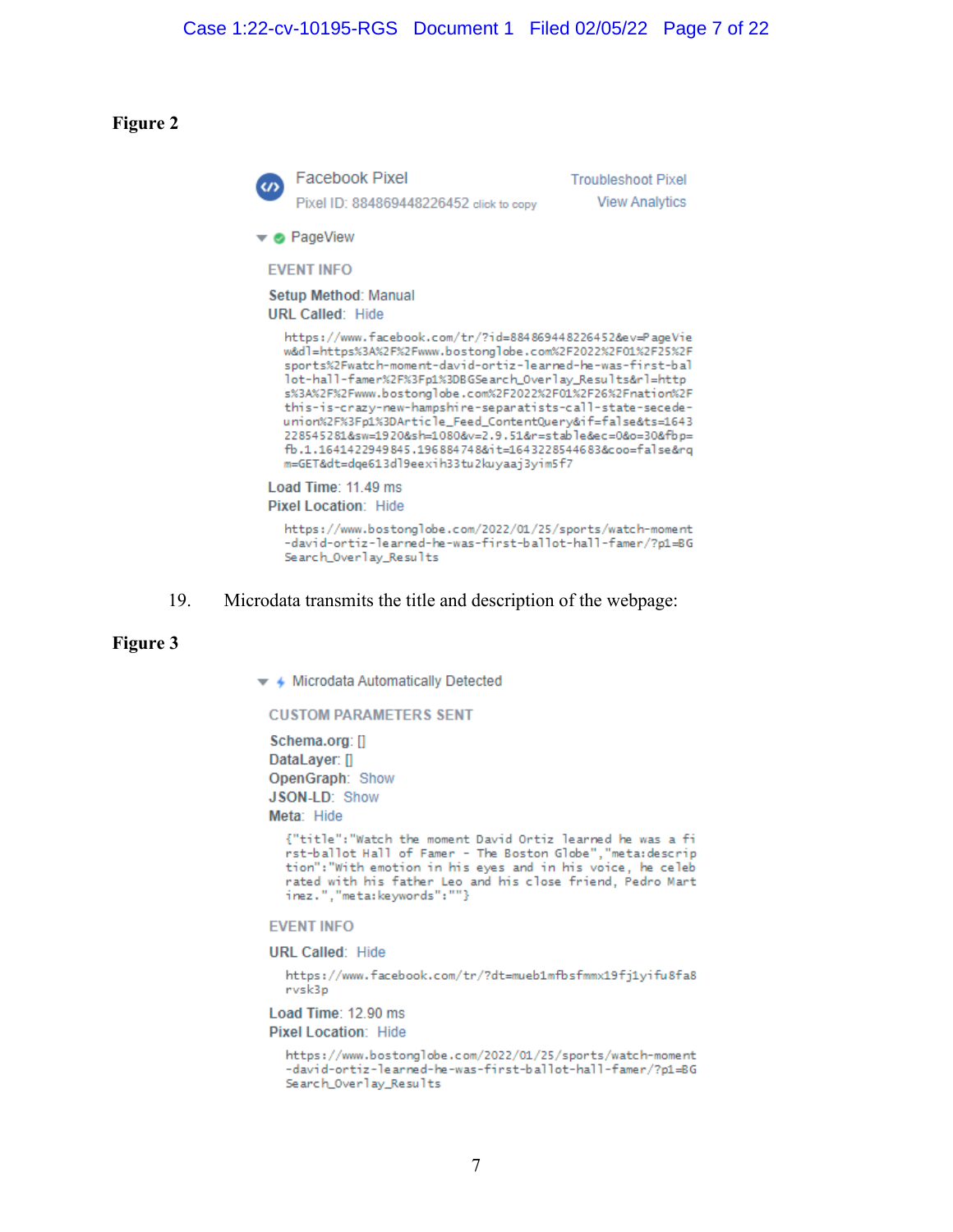20. Button Click registers every time a visitor views a video:

#### **Figure 4**

▼ 4 Button Click Automatically Detected

**CUSTOM PARAMETERS SENT** 

formFeatures: [] buttonText: Hide

> Big Lux's Beautiful Resistance: A Veteran's Violin Sings B lack Lives Matter Video shows MBTA escalator careening backwar

buttonFeatures: Hide

```
{"classList":"VideoCarousel | align_items_center column co
  t classist: videocardusel | align_items_center column co<br>htainer flex justify_space_between row--desktop videoCardu<br>selButtons","destination":"","id":"","imageUrl":"https://b<br>ostonglobe-prod.cdn.arcpublishing.com/resizer/A
   s410LitIHa-C59Y=/320x180/d1rwj3sbvso8ql.cloudfront.net/01-
  11-2022/t_f0b2b798fb3449f08c6e84e06213b5cc_name_07PEM_thum
  bnail.jpg","innerText":"Big Lux's Beautiful Resistance: A
   Veteran's Violin Sings Black Lives Matter\nVideo shows MBT
  A escalator careening backward at high speed\rBold Types |<br>Ross Chanowski","numChildButtons":12,"tag":"div"}
pageFeatures: Hide
   {"title": "Devoted Health raises $1.2 billion, with plans t
   o expand across the country - The Boston Globe"}
```
parameters: []

21. The button text sufficiently permits an ordinary person to identify what video an individual has watched.

22. A visitor who is logged into Facebook while watching a video on Boston Globe will transmit the c\_user cookie to Facebook. The c\_user cookie contains that visitor's unencrypted Facebook ID. When accessing the above video, for example, Boston Globe compelled the browser to send eleven cookies, ten of which are visible here: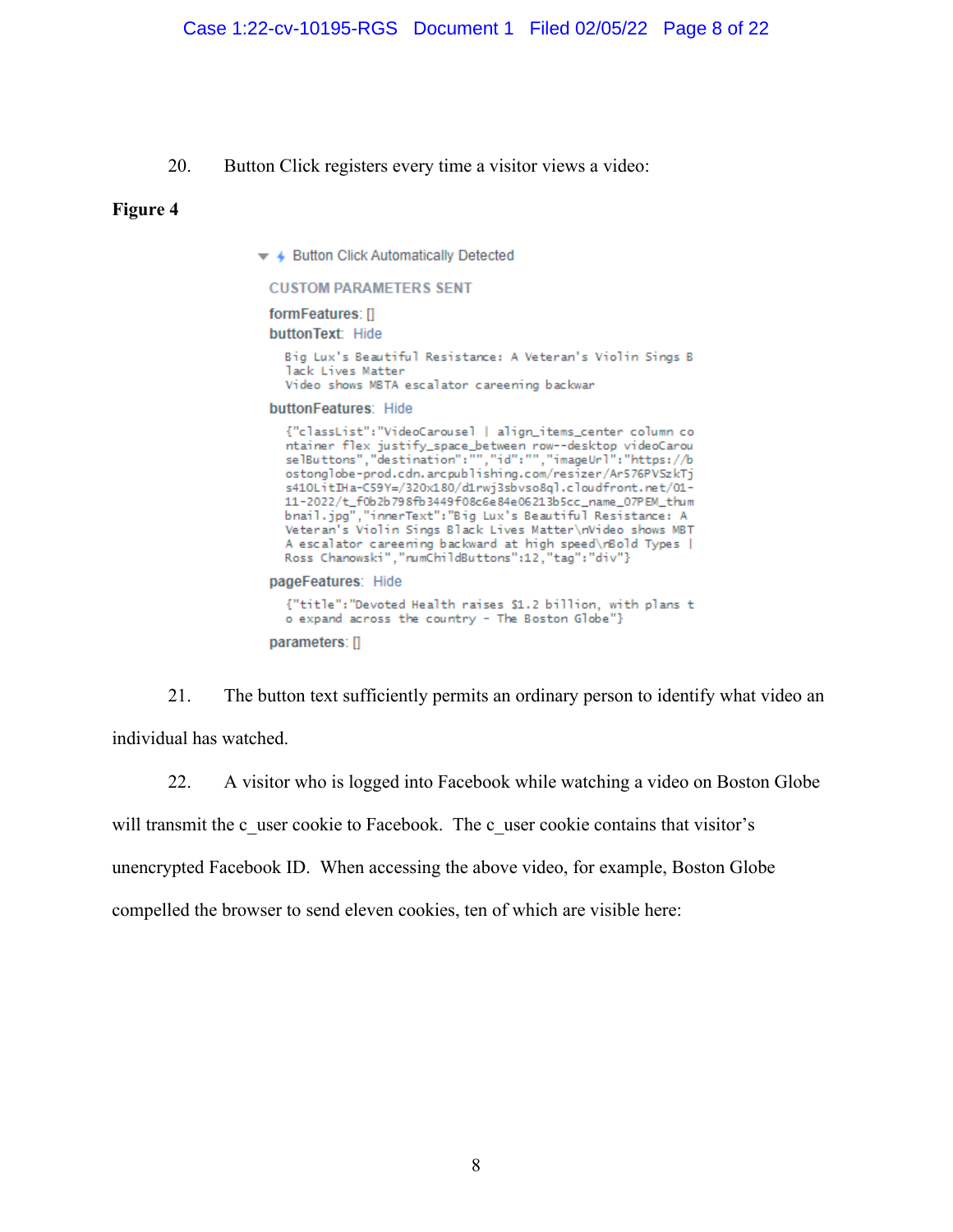# **Figure 5**

| C%7B%22t3%22%3A%5B%5D%2C%22           | .facebook.com |
|---------------------------------------|---------------|
| r.1004981734_b.trunk_t.1643228256_s.1 | .facebook.com |
| 0wb0QzFkwbfHryyjH.AWXkNaADw0rkE       | .facebook.com |
| 49%3AwXbpXFZIKGR_Iw%3A2%3A1643        | .facebook.com |
| fb.1.1642172799804.273610913          | .facebook.com |
| vnjUYXzfkar3Y9up1wdkl6HN              | .facebook.com |
| en US                                 | .facebook.com |
| 1920x937                              | .facebook.com |
| eyJ2ZXIiOjEsImIkljoiQXI2YnJxNzEzcnRrY | .facebook.com |
| 100035966074568                       | .facebook.com |
| puvVYbIXaHVAAIbERd0zteUt              | .facebook.com |
|                                       |               |

23. When a visitor's browser has recently logged out of Facebook, the Boston Globe will compel the browser to send a smaller set of cookies:<sup>[23](#page-8-0)</sup>

## **Figure 6**

| fr     | 0iMYNYQyOU77dqmj5.AWXhVwf08Of4r | l .facebook.com |
|--------|---------------------------------|-----------------|
| fbp    | fb.1.1642172799804.273610913    | .facebook.com   |
| sb     | vnjUYXzfkar3Y9up1wdkl6HN        | .facebook.com   |
| wd     | 1277x919                        | .facebook.com   |
| locale | en US                           | .facebook.com   |
| datr   | puvVYbIXaHVAAIbERd0zteUt        | .facebook.com   |

24. The fr cookie contains, at least, an encrypted Facebook ID and browser

identifier.<sup>[24](#page-8-1)</sup> The fbp cookie contains, at least, an unencrypted value that uniquely identifies a

<span id="page-8-0"></span><sup>&</sup>lt;sup>23</sup> Figures 5 and 6 omit a duplicate \_fbp cookie that is sent as a first-party cookie.

<span id="page-8-1"></span><sup>&</sup>lt;sup>24</sup> DATA PROTECTION COMMISSIONER, FACEBOOK IRELAND LTD, REPORT OF RE-AUDIT (Sept. 21, 2012), http://www.europe-v-facebook.org/ODPC\_Review.pdf.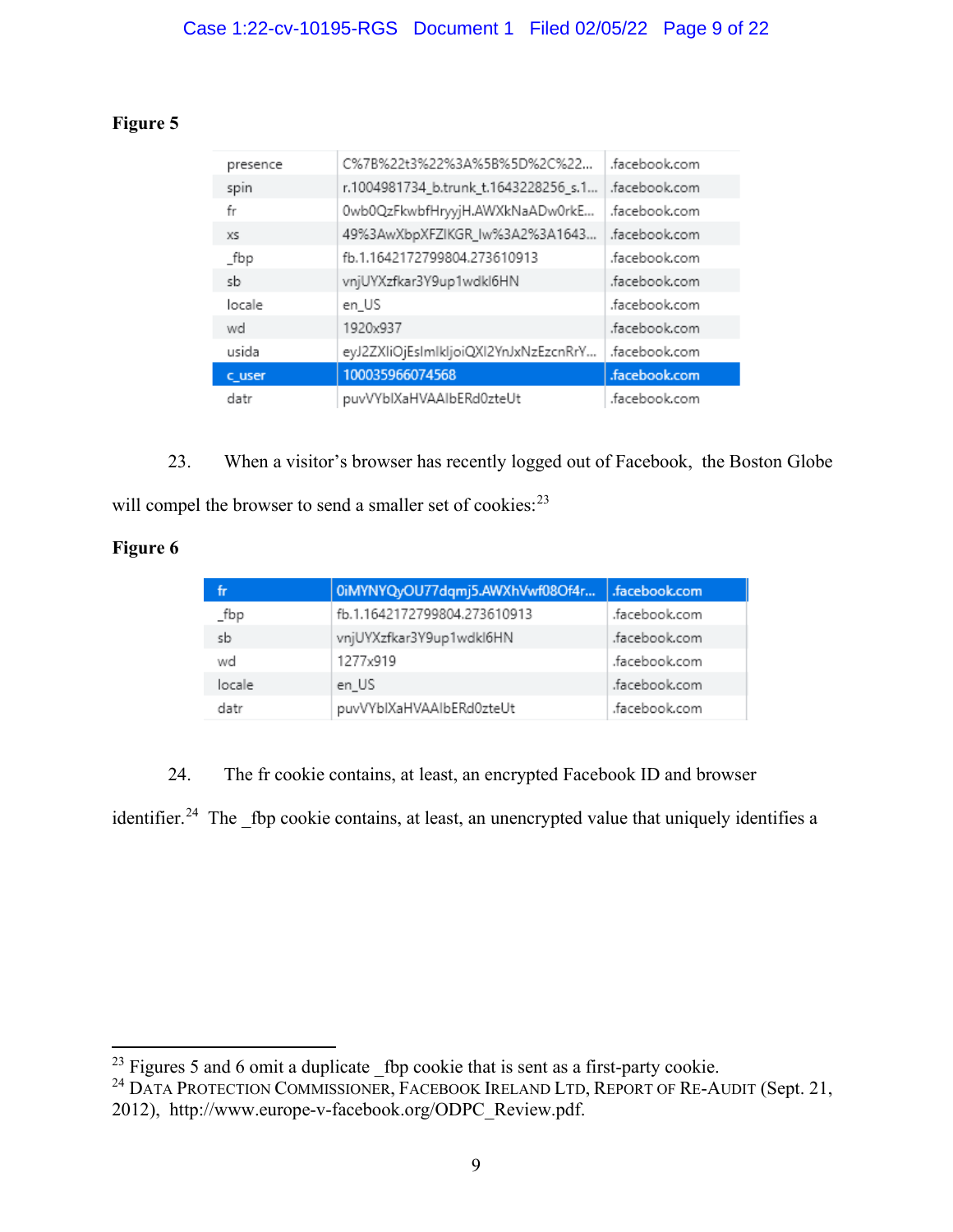### Case 1:22-cv-10195-RGS Document 1 Filed 02/05/22 Page 10 of 22

browser.<sup>[25](#page-9-0)</sup> The datr cookies also identifies a browser.<sup>[26](#page-9-1)</sup> Facebook, at a minimum, uses the fr and  $\beta$  fbp cookies to identify users.<sup>[27](#page-9-2)</sup>

25. If a visitor has never created a Facebook account, three cookies are transmitted:

**Figure 7**

| $-fbp$ | fb.1.1643728740956.138387526                   | bostonglobe.com |
|--------|------------------------------------------------|-----------------|
| fr     | 0SQBnR6axkK3AAhMWBh-U9I.8q.AAA   .facebook.com |                 |
| sb     | aE_5YeNYWNmYwsOT1luY-uNW                       | .facebook.com   |

26. Without a corresponding Facebook ID, the fr cookie contains, at least, an abbreviated and encrypted value that identifies the browser. The fbp cookie contains, at least, an unencrypted value that uniquely identifies a browser. Facebook uses both for targeted advertising.

27. The fr cookie will expire after 90 days unless the visitor's browser logs back into Facebook.<sup>[28](#page-9-3)</sup> If that happens, the time resets, and another 90 days begins to accrue.<sup>[29](#page-9-4)</sup>

28. The fbp cookie will expire after 90 days unless the visitor's browser accesses the same website.<sup>[30](#page-9-5)</sup> If that happens, the time resets, and another 90 days begins to accrue.<sup>[31](#page-9-6)</sup>

https://www.facebook.com/policy/cookies/*.*

https://www.facebook.com/policy/cookies/.

<span id="page-9-3"></span><sup>28</sup> *See* FACEBOOK, COOKIES & OTHER STORAGE TECHNOLOGIES,

<span id="page-9-0"></span><sup>25</sup> FACEBOOK, CONVERSION API, https://developers.facebook.com/docs/marketingapi/conversions-api/parameters/fbp-and-fbc/.

<span id="page-9-1"></span><sup>&</sup>lt;sup>26</sup> FACEBOOK, COOKIES & OTHER STORAGE TECHNOLOGIES,

<span id="page-9-2"></span><sup>27</sup> FACEBOOK, COOKIES & OTHER STORAGE TECHNOLOGIES,

https://www.facebook.com/policy/cookies/.

<span id="page-9-4"></span> $29$  Confirmable through developer tools.

<span id="page-9-5"></span><sup>30</sup> *See* FACEBOOK, COOKIES & OTHER STORAGE TECHNOLOGIES,

https://www.facebook.com/policy/cookies/.

<span id="page-9-6"></span><sup>&</sup>lt;sup>31</sup> Also confirmable through developer tools.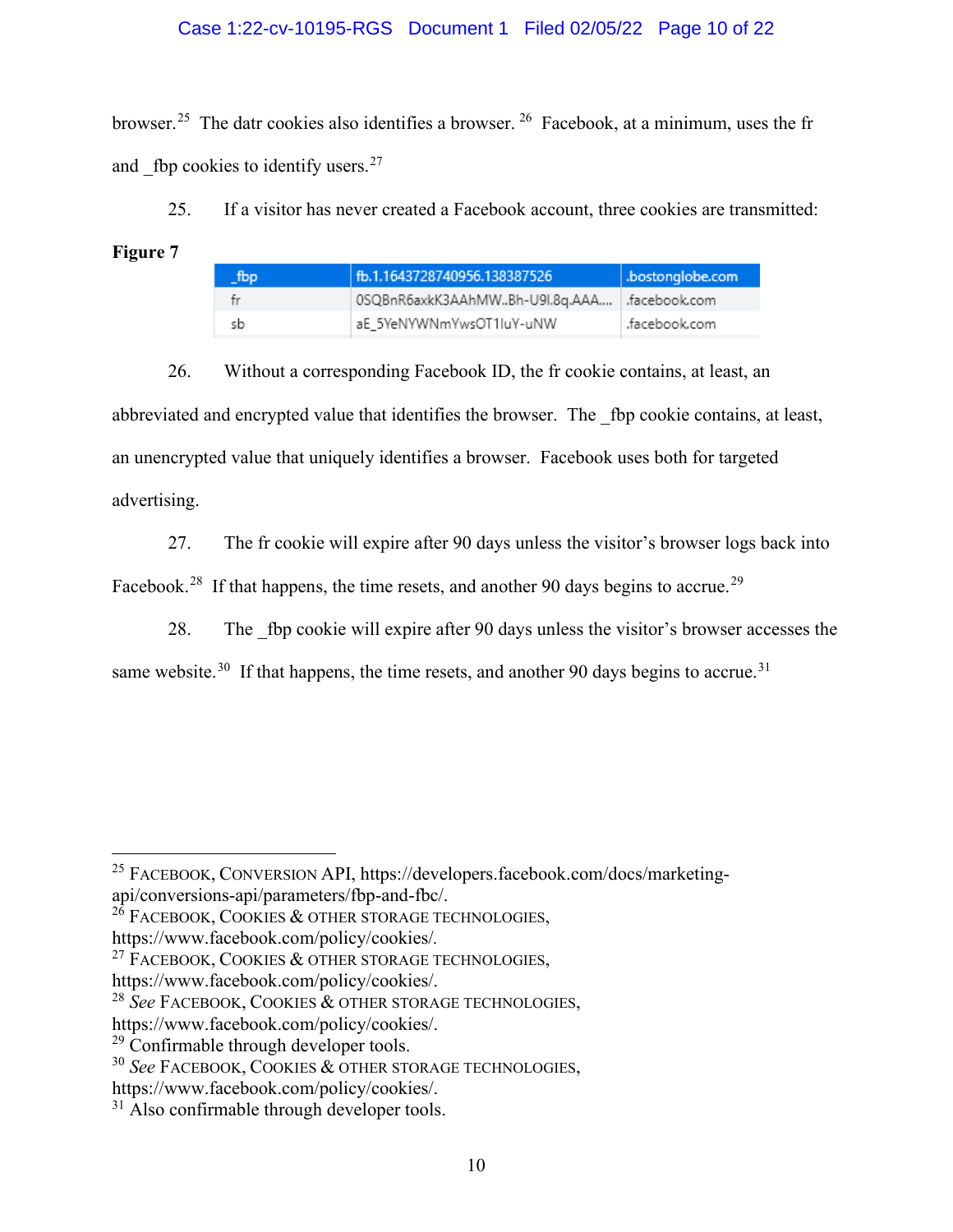#### Case 1:22-cv-10195-RGS Document 1 Filed 02/05/22 Page 11 of 22

29. The Facebook Tracking Pixel uses both first- and third-party cookies. A firstparty cookie is "created by the website the user is visiting"—*i.e.*, Boston Globe.<sup>[32](#page-10-0)</sup> A third-party cookie is "created by a website with a domain name other than the one the user is currently visiting"—*i.e.*, Facebook.<sup>[33](#page-10-1)</sup> The fbp cookie is always transmitted as a first-party cookie. A duplicate for cookie is sometimes sent as a third-party cookie, depending on whether the browser has recently logged into Facebook.

30. Facebook, at a minimum, uses the fr, \_fbp, and c\_user cookies to link to Facebook IDs and corresponding Facebook profiles.

31. A Facebook ID is personally identifiable information. Anyone can identify a Facebook profile—and all personal information publicly listed on that profile—by appending the Facebook ID to the end of Facebook.com.

32. Through the Facebook Tracking Pixel's code, these cookies combine the identifiers with the event data, allowing Facebook to know, among other things, what Boston Globe videos a user has watched.<sup>[34](#page-10-2)</sup>

33. Boston Globe also uses "Automatic Advanced Matching." When activated, the Facebook Tracking Pixel will "look for recognizable form field and other sources on your website that contain information such as first name, last name and email."<sup>[35](#page-10-3)</sup> The Facebook Tracking Pixel's code will collect that information, "along with the event, or action, that took

<span id="page-10-0"></span><sup>32</sup> PC MAG, FIRST-PARTY COOKIES, https://www.pcmag.com/encyclopedia/term/first-partycookie. This is confirmable by using developer tools to inspect a website's cookies and track network activity.

<span id="page-10-1"></span><sup>33</sup> PC MAG, THIRD-PARTY COOKIES, https://www.pcmag.com/encyclopedia/term/third-partycookie. This is also confirmable by tracking network activity.

<span id="page-10-2"></span><sup>34</sup> FACEBOOK, GET STARTED, https://developers.facebook.com/docs/meta-pixel/get-started.

<span id="page-10-3"></span><sup>35</sup> https://www.facebook.com/business/help/611774685654668?id=1205376682832142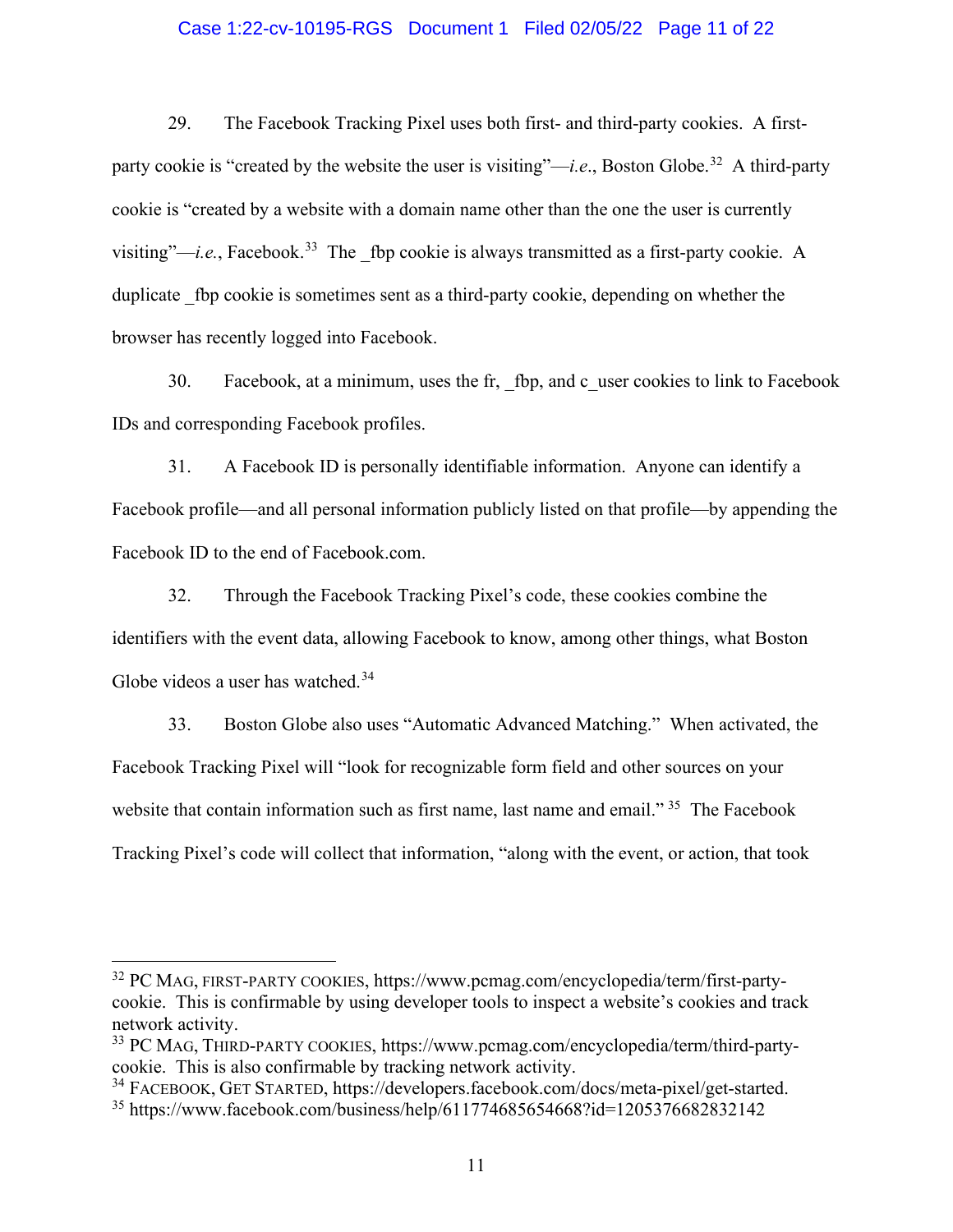### Case 1:22-cv-10195-RGS Document 1 Filed 02/05/22 Page 12 of 22

place."<sup>[36](#page-11-0)</sup> This information is "hashed,"<sup>[37](#page-11-1)</sup> meaning it is "[a] computed summary of digital data that is a one-way process." In other words, it "cannot be reversed back into the original data."<sup>[38](#page-11-2)</sup>

34. Boston Globe discloses this information so it can better match visitors to their Facebook profiles, which thereby allows Boston Globe to better target its advertisements:

You can use Advanced Matching to help:

- Increase the number of attributed conversions. We can match more of the conversions that happen on your website to people on Meta. This helps you understand the impact of your ads on website conversions.
- Increase your Custom Audience size. We're able to better match your website visitors to people on Meta and increase the size of your Custom Audience.
- Decrease the cost per conversion. Conversion-optimized campaigns become more efficient because we can better identify and deliver ads to the types of people likely to take the actions you care about.
	- 35. Boston Globe's Facebook Tracking Pixels are configured to scan form fields

containing a user's email, first name, and last name:<sup>[39](#page-11-3)</sup>

<span id="page-11-2"></span>38 *Id.*

<span id="page-11-0"></span><sup>36</sup> FACEBOOK, ABOUT ADVANCED MATCHING FOR WEB,

https://www.facebook.com/business/help/611774685654668?id=1205376682832142.

<span id="page-11-1"></span><sup>&</sup>lt;sup>37</sup> DEFINITION OF HASH, https://www.pcmag.com/encyclopedia/term/hash

<span id="page-11-3"></span><sup>&</sup>lt;sup>39</sup> Facebook provides a corresponding look-up table: FACEBOOK, ADVANCED MATCHING, https://developers.facebook.com/docs/meta-pixel/advanced/advanced-matching.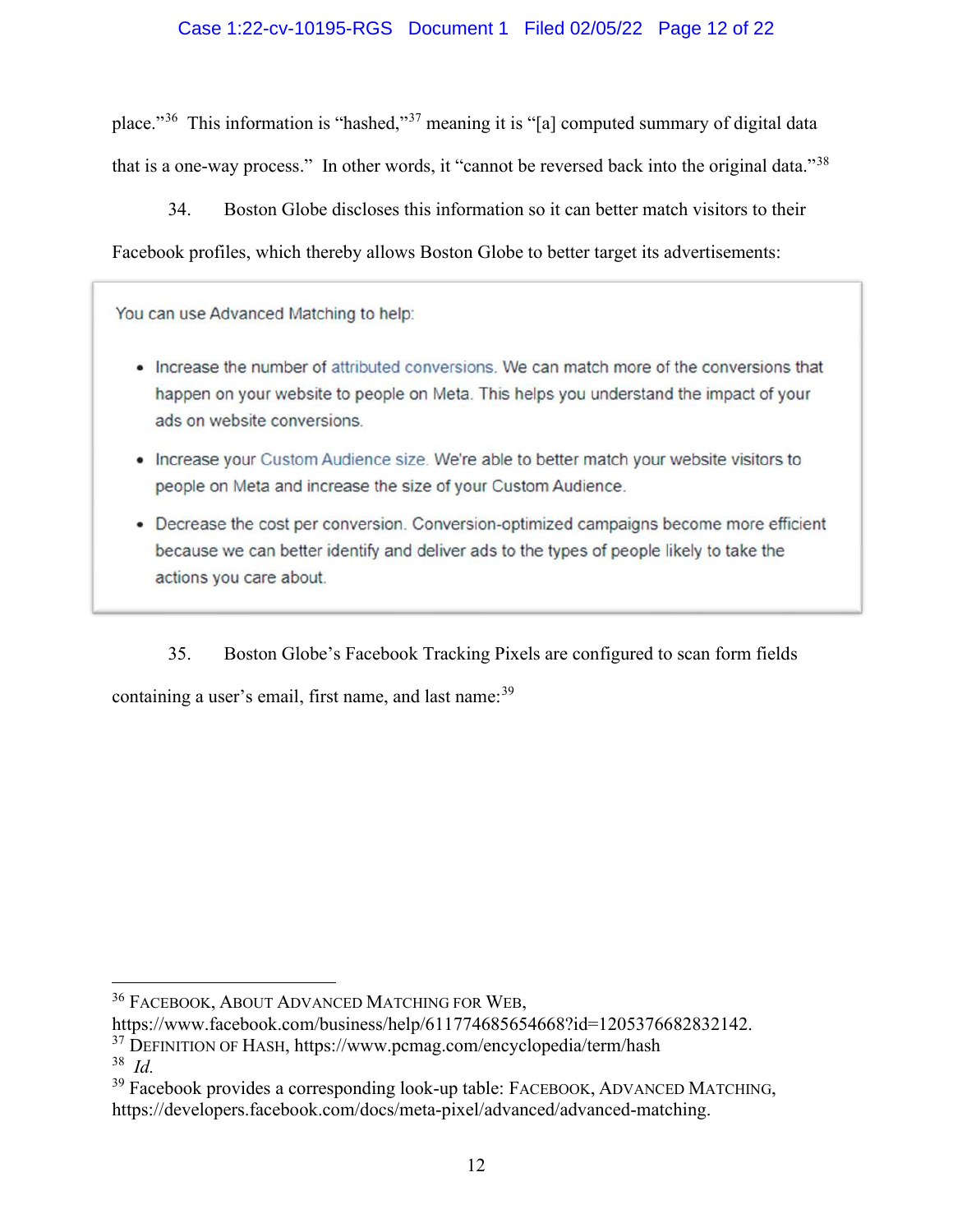### Case 1:22-cv-10195-RGS Document 1 Filed 02/05/22 Page 13 of 22

fbq.registerPlugin("884869448226452", {\_fbEventsPlugin: 1, plugin: function(fbq, instance, config) { fbq.loadPlugin("inferredevents"); For the state ring of the state of the state of the state of the loadPlugin("identity");<br>instance.optIn("884869448226452", "InferredEvents", true);<br>fbq.loadPlugin("jsonld\_microdata");<br>instance.optIn("884869448226452", "Mic config.set("884869448226452", "automaticMatching", {"selectedMatchKeys":["em","fn","ln"]}); fbq.loadPlugin("inferredevents"); fbq.loadPlugin("identity"); instance.optIn("884869448226452", "AutomaticMatching", true); fbq.loadPlugin("iwlbootstrapper");<br>instance.optIn("884869448226452", "IWLBootstrapper", true);<br>fbq.loadPlugin("iwlparameters");<br>fbq.loadPlugin("iwlparameters"); ruq.noorruggin("inferrendeurs");<br>fbq.loadPlugin("inferredeuents");<br>instance.optIn("884869448226452", "IWLParameters", true);<br>fbq.set("iwlExtractors", "884869448226452", []); fbq.loadPlugin("cookie"); instance.optIn("884869448226452", "FirstPartyCookies", true); fbq.loadPlugin("inferredevents"); Foq.10adPlugin("microdata");<br>fbq.loadPlugin("microdata"); instance.optIn("884869448226452", "AutomaticSetup", true);<br>fbq.loadPlugin("automaticmatchingForpartnerintegrations");<br>fbq.loadPlugin("automaticmatchingForpartnerintegrations");<br>instance.optIn("884869448226452", "AutomaticM  $N$ <sub> $\alpha$ </sub>

36. When first signing up, Boston Globe's interface contains form fields for email

and password:

37. When paying for a subscription, Boston Globe requires prospective subscribers to

enter their card information, which includes their first name and last name:

| <b>Payment Information</b> |  |  |  |  |  |
|----------------------------|--|--|--|--|--|
|----------------------------|--|--|--|--|--|

| <b>VISA</b> Mastercard                           | <b>DISCOVER</b> |             |
|--------------------------------------------------|-----------------|-------------|
| <b>Credit Card Number</b>                        |                 |             |
|                                                  |                 |             |
| <b>Cardholder Name</b>                           |                 |             |
|                                                  |                 |             |
| Expiration Date (MM/YY)                          |                 |             |
| MM / YY                                          |                 |             |
| CVV (3 digits on back, or 4 on front)            |                 |             |
|                                                  |                 | 1234<br>123 |
|                                                  |                 |             |
| Check for International Address<br>Name<br>First |                 |             |
| Last                                             | ×               |             |
| <b>Address Line 1</b>                            |                 |             |
| <b>Address Line 2</b>                            |                 | ×           |
| City, State, ZIP Code                            |                 |             |
|                                                  | <b>State</b>    | ×           |
| Phone Number (use xxx-xxx-xxxx)                  |                 |             |
|                                                  | ×               |             |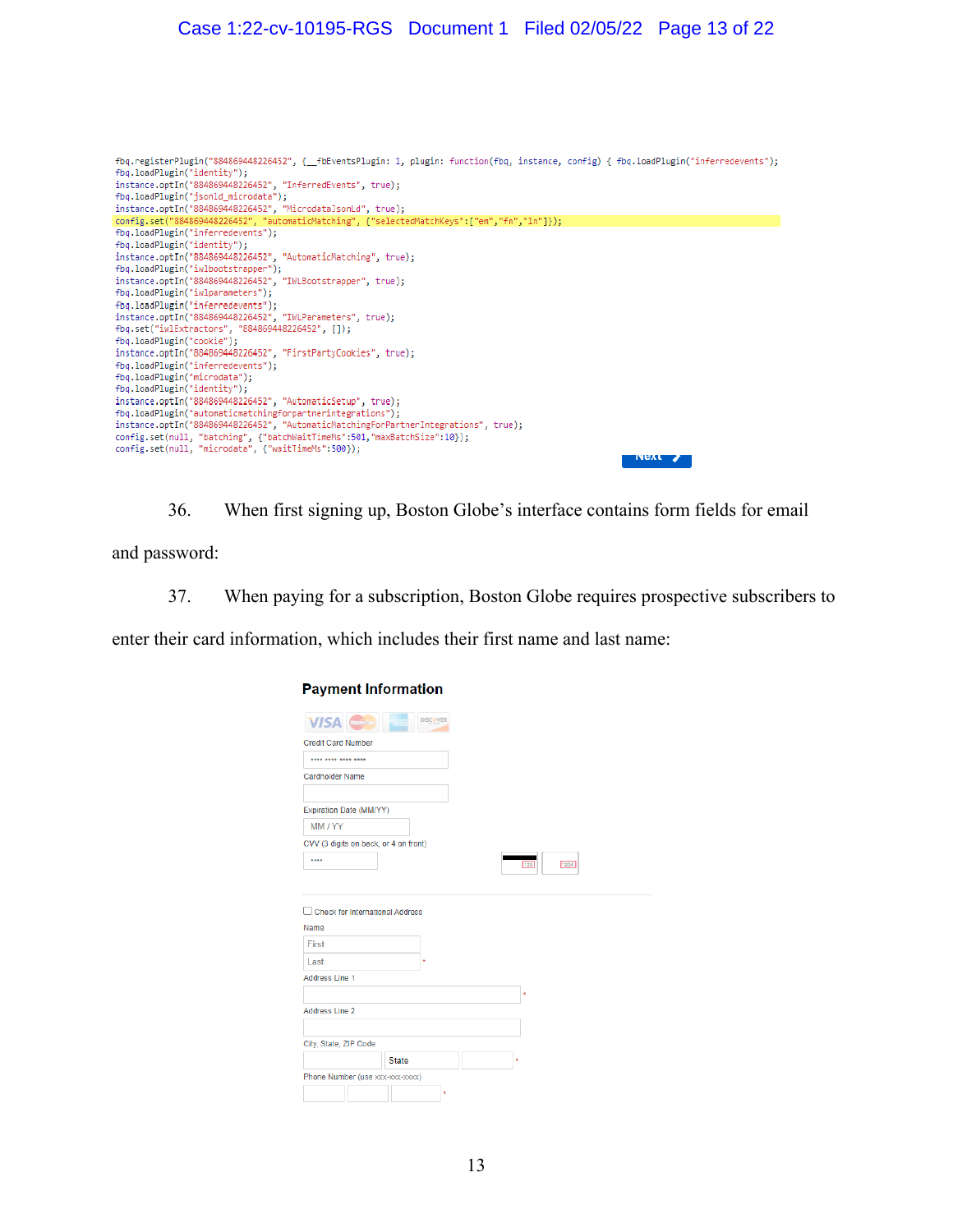38. Every subsequent log-in attempt requires subscribers to input their email:

| * indicates required field |                       |
|----------------------------|-----------------------|
| Email Address*             |                       |
|                            |                       |
|                            |                       |
| Password*                  |                       |
|                            |                       |
|                            |                       |
|                            | Forgot your password? |
|                            |                       |
| Log in to Globe.com        |                       |
|                            |                       |
|                            |                       |

# Log in to Globe.com

39. Boston Globe discloses a subscriber's email address, first name and last name when inputted into any of the above form fields, which enables Facebook to then match those identifiers with that subscriber's subsequent activity on the site.

40. Boston Globe knows that Facebook will match the Advanced Matching parameters with a subscriber's subsequent activity, thereby helping Boston Globe "[i]ncrease the number of attributed conversions," "[i]ncrease [its] Custom Audience size," and "[d]ecrease the cost per conversion."<sup>[40](#page-13-0)</sup>

41. By compelling a visitor's browser to disclose the Advanced Matching parameters alongside event data for videos, Boston Globe knowingly discloses information sufficiently permitting an ordinary person to identify a specific individual's video viewing behavior.

<span id="page-13-0"></span><sup>40</sup> FACEBOOK, ABOUT ADVANCED MATCHING FOR WEB, https://www.facebook.com/business/help/611774685654668?id=1205376682832142.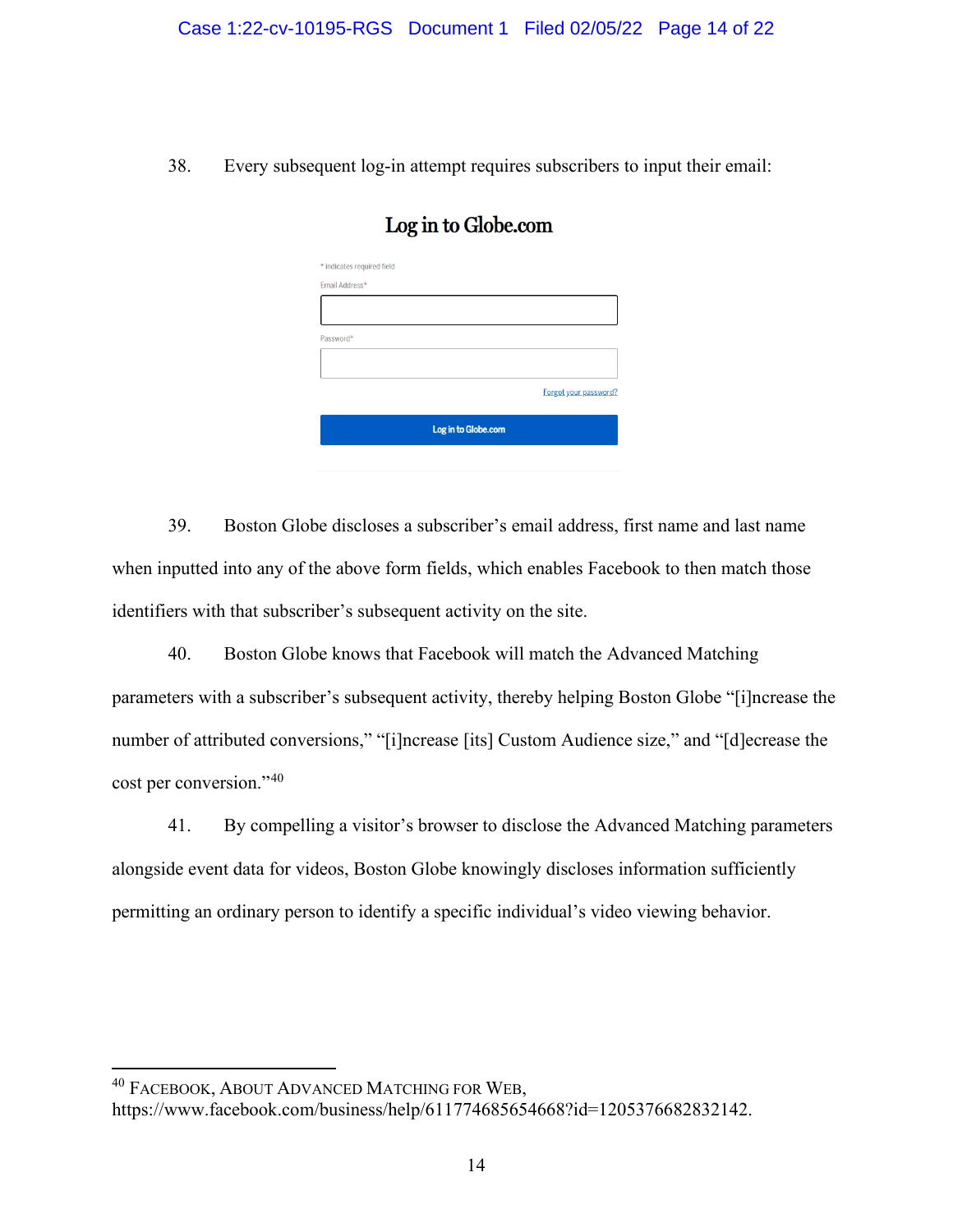#### Case 1:22-cv-10195-RGS Document 1 Filed 02/05/22 Page 15 of 22

42. By compelling a visitor's browser to disclose the c\_user cookie alongside event data for videos, Boston Globe knowingly discloses information sufficiently permitting an ordinary person to identify a specific individual's video viewing behavior.

43. By compelling a visitor's browser to disclose the fr and \_fbp cookies alongside event data for videos, Boston Globe discloses information sufficiently permitting an ordinary person to identify a specific individual's video viewing behavior.

44. By compelling a visitor's browser to disclose the fr cookie and other browser identifiers alongside event data for videos, Boston Globe discloses information sufficiently permitting an ordinary person to identify a specific individual's video viewing behavior.

45. Facebook confirms that it matches activity on Boston Globe with a user's profile. Facebook allows users to download their "off-site activity," which is a "summary of activity that businesses and organizations share with us about your interactions, such as visiting their apps or websites."<sup>[41](#page-14-0)</sup> Here, the off-site activity report confirms that Boston Globe identifies an individual's reading and video viewing activities:

<span id="page-14-0"></span><sup>41</sup> FACEBOOK, WHAT IS OFF-FACEBOOK ACTIVITY?, https://www.facebook.com/help/2207256696182627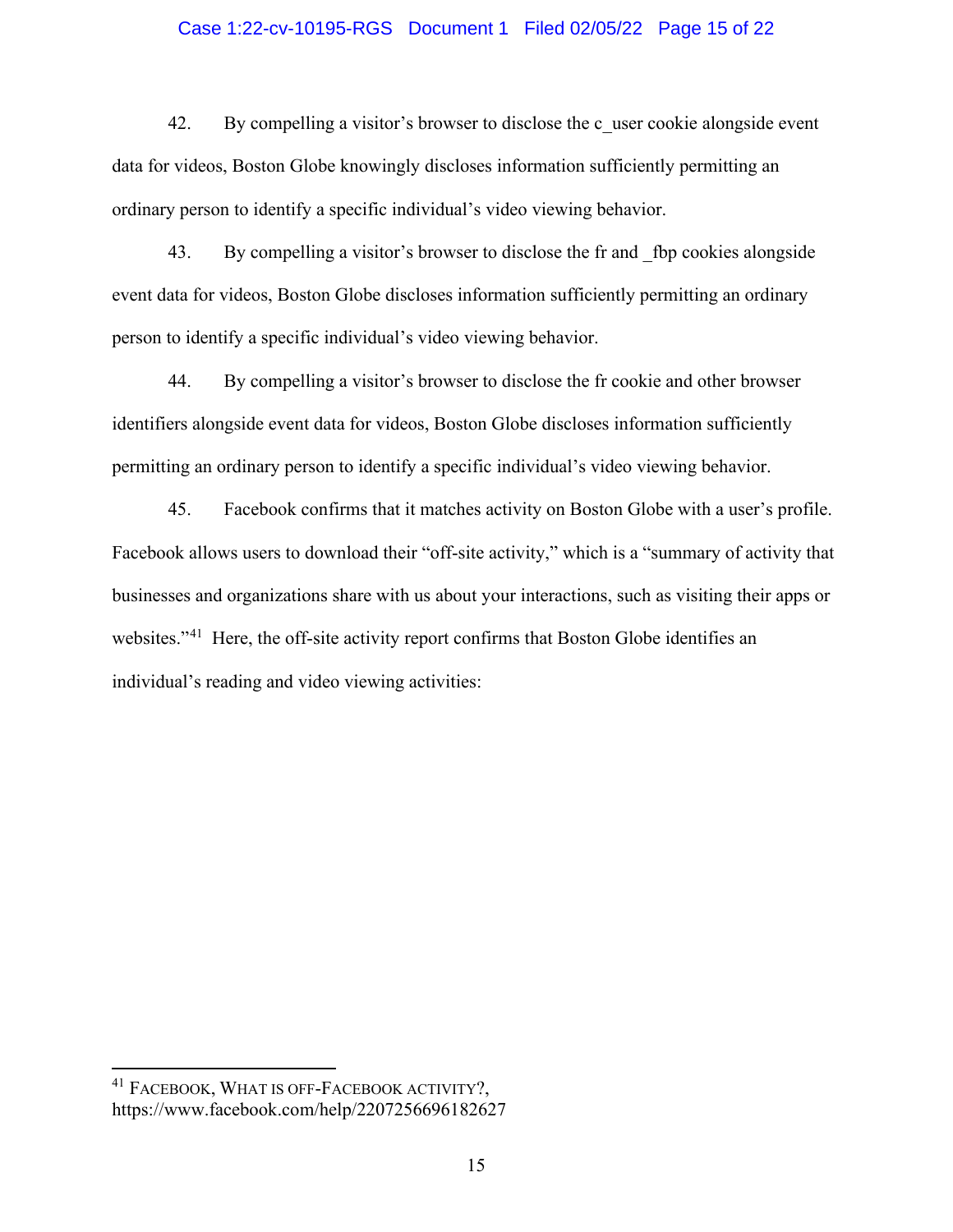#### Activity received from bostonglobe.com

| ID                 | 1738204496393163             |
|--------------------|------------------------------|
| <b>Event</b>       | PAGE VIEW                    |
| <b>Received on</b> | January 23, 2022 at 11:52 PM |
| ID                 | 493062270895851              |
| <b>Event</b>       | <b>VIEW CONTENT</b>          |
| <b>Received on</b> | January 23, 2022 at 11:52 PM |
| ID                 | 884869448226452              |
| <b>Event</b>       | <b>VIEW CONTENT</b>          |
| <b>Received on</b> | January 23, 2022 at 11:52 PM |

46. The third "ID" shown here is the same Facebook Pixel ID visible in the first image.<sup>[42](#page-15-0)</sup> The Facebook Pixel ID is a numerical code that uniquely identifies each Pixel.<sup>[43](#page-15-1)</sup> In practice, this means Boston Globe's Facebook Tracking Pixel has a Pixel ID that differs from all other websites. All subscribers who view videos on Boston Globe's website can pull their offsite activity report and see the same Pixel ID.

47. Individuals can subscribe to Boston Globe by purchasing a digital subscription or a home delivery subscription.

### **III. Experience of Plaintiff David Ambrose**

48. In August 2020, Plaintiff Ambrose purchased a digital subscription to the Boston Globe's website.

49. In 2005, Plaintiff Ambrose created a Facebook account.

<span id="page-15-0"></span><sup>&</sup>lt;sup>42</sup> All three Pixel IDs shown here correspond to the three Facebook Tracking Pixels that Boston Globe has integrated into its website. The visible data from the other two Pixels overlap, so for the sake of clarity, this Complaint only includes screenshots from the third.

<span id="page-15-1"></span><sup>43</sup> FACEBOOK, GET STARTED, https://developers.facebook.com/docs/meta-pixel/get-started.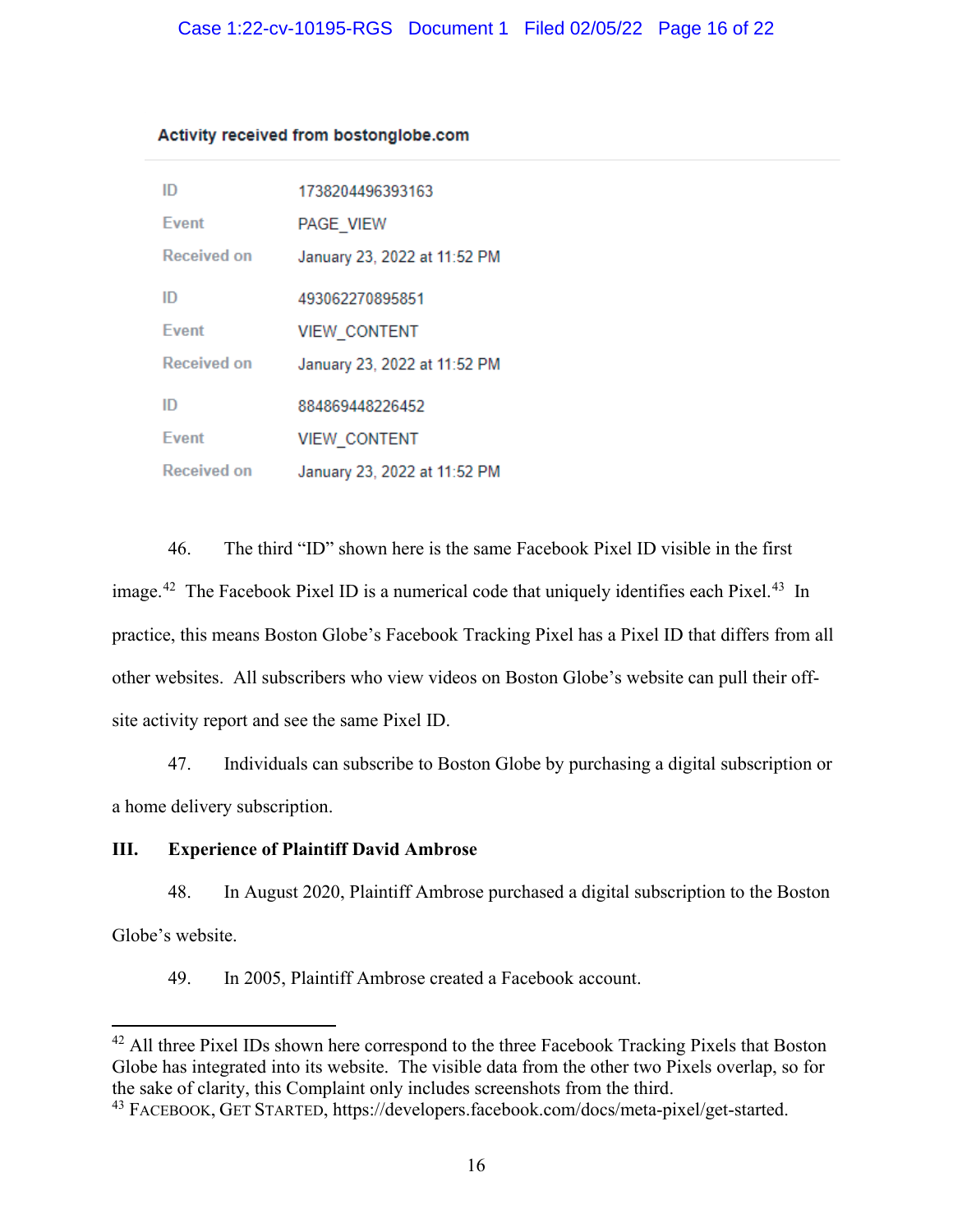#### Case 1:22-cv-10195-RGS Document 1 Filed 02/05/22 Page 17 of 22

50. Plaintiff Ambrose frequently visits Boston Globe to, among other things, watch videos.

51. When Plaintiff Ambrose watched videos on bostonglobe.com, Defendant disclosed to Facebook email address, first name, last name, Facebook ID, browser identifiers, and other identifying information.

52. When Plaintiff Ambrose watched videos on Boston Globe, Defendant disclosed his event data, which includes the pages he viewed, the buttons he clicked, and metadata for the webpages he visited. This event data, which Boston Globe transmitted through first-party cookies, sufficiently identified the video's title.

53. Plaintiff Ambrose discovered that Boston Globe surreptitiously collected and transmitted his personally identifiable information in January 2022.

#### **PARTIES**

54. Plaintiff Ambrose is, and has been at all relevant times, a resident of Irvine, California and has an intent to remain there, and is therefore a domiciliary of California.

55. Defendant Boston Globe Media Partners LLC is a Massachusetts corporation with its principal place of business at 135 Morrissey Boulevard, Boston, Massachusetts. Defendant develops, owns, and operates bostonglobe.com, which is used throughout Massachusetts and the United States.

#### **JURISDICTION AND VENUE**

56. This Court has subject matter jurisdiction over this action pursuant to 28 U.S.C. § 1331 because it arises under a law of the United States (the VPPA).

57. This Court has personal jurisdiction over Defendant because Defendant's principal place of business is in Boston, Massachusetts.

17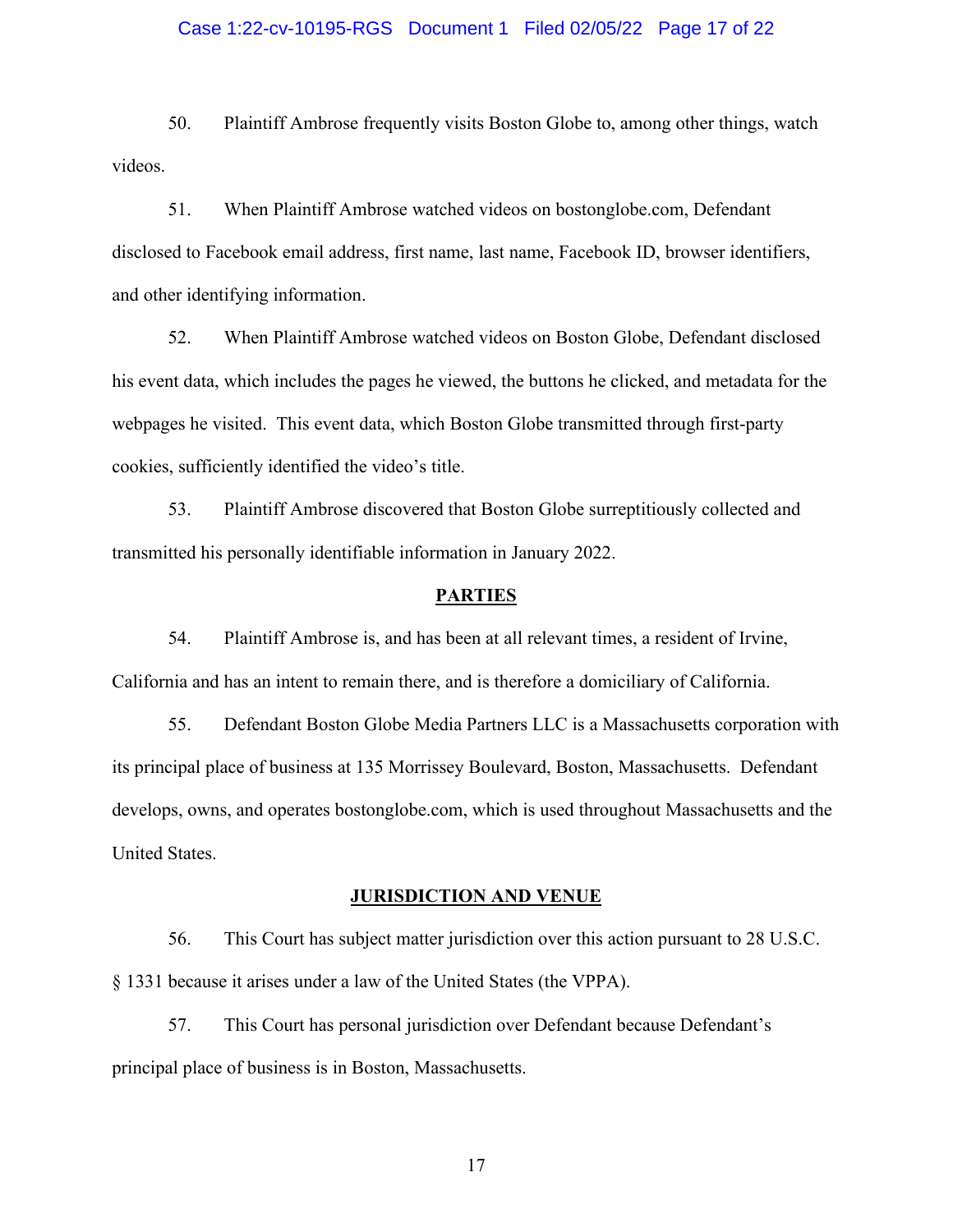#### Case 1:22-cv-10195-RGS Document 1 Filed 02/05/22 Page 18 of 22

58. Venue is proper in this District pursuant to 28 U.S.C. § 1391 because a substantial part of the events or omissions giving rise to the claim occurred in this District.

#### **CLASS ALLEGATIONS**

59. **Class Definition:** Plaintiff seeks to represent a class of similarly situated individuals defined as all persons in the United States who have a Facebook account, subscribed to Boston Globe, and viewed videos on Boston Globe's website (the "Class").

60. Subject to additional information obtained through further investigation and discovery, the above-described Class may be modified or narrowed as appropriate, including through the use of multi-state subclasses.

61. **Numerosity (Fed. R. Civ. P. 23(a)(1)):** At this time, Plaintiff does not know the exact number of members of the aforementioned Class. However, given the popularity of Defendant's website, the number of persons within the Class is believed to be so numerous that joinder of all members is impractical.

62. **Commonality and Predominance (Fed. R. Civ. P. 23(a)(2), 23(b)(3)):** There is a well-defined community of interest in the questions of law and fact involved in this case. Questions of law and fact common to the members of the Class that predominate over questions that may affect individual members of the Class include:

- (a) whether Defendant collected Plaintiff's and the Class's PII;
- (b) whether Defendant unlawfully disclosed and continues to disclose its users' PII in violation of the VPPA;
- (c) whether Defendant's disclosures were committed knowingly; and
- (d) whether Defendant disclosed Plaintiff's and the Class's PII without consent.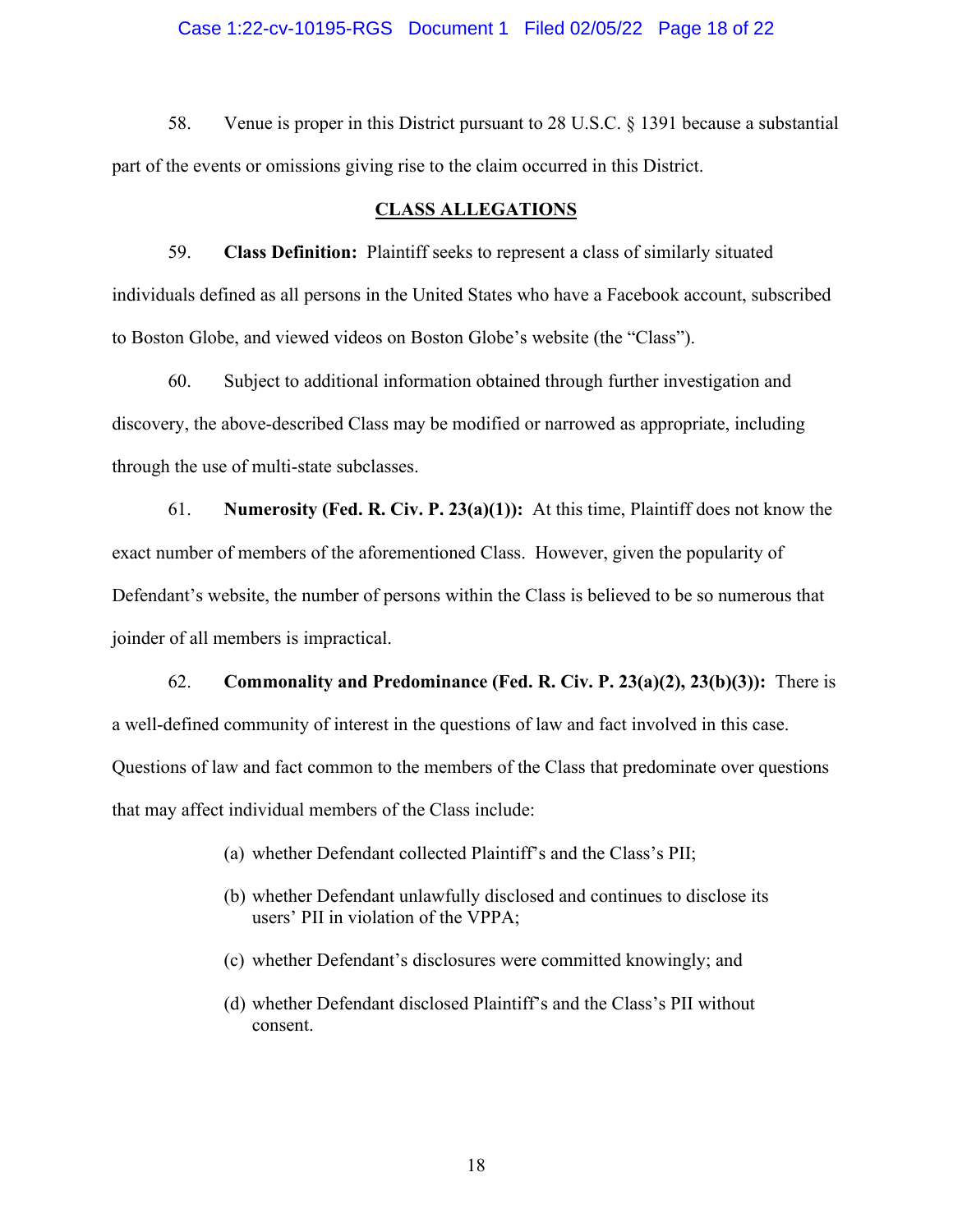#### Case 1:22-cv-10195-RGS Document 1 Filed 02/05/22 Page 19 of 22

63. **Typicality (Fed. R. Civ. P. 23(a)(3)):** Plaintiff's claims are typical of those of the Class because Plaintiff, like all members of the Class, used Boston Globe's website to watch videos, and had his PII collected and disclosed by Defendant.

64. **Adequacy (Fed. R. Civ. P. 23(a)(4)):** Plaintiff has retained and are represented by qualified and competent counsel who are highly experienced in complex consumer class action litigation, including litigation concerning the VPPA and its state-inspired offspring. Plaintiff and their counsel are committed to vigorously prosecuting this class action. Moreover, Plaintiff is able to fairly and adequately represent and protect the interests of the Class. Neither Plaintiff nor his counsel has any interest adverse to, or in conflict with, the interests of the absent members of the Class. Plaintiff has raised viable statutory claims or the type reasonably expected to be raised by members of the Class, and will vigorously pursue those claims. If necessary, Plaintiff may seek leave of this Court to amend this Class Action Complaint to include additional representatives to represent the Class, additional claims as may be appropriate, or to amend the definition of the Class to address any steps that Defendant took.

65. **Superiority (Fed. R. Civ. P. 23(b)(3)):** A class action is superior to other available methods for the fair and efficient adjudication of this controversy because individual litigation of the claims of all members of the Class is impracticable. Even if every member of the Class could afford to pursue individual litigation, the court system could not. It would be unduly burdensome to the courts in which individual litigation of numerous cases would proceed. Individualized litigation would also present the potential for varying, inconsistent or contradictory judgments, and would magnify the delay and expense to all parties and to the court system resulting from multiple trials of the same factual issues. By contrast, the maintenance of this action as a class action, with respect to some or all of the issues presented herein, presents

19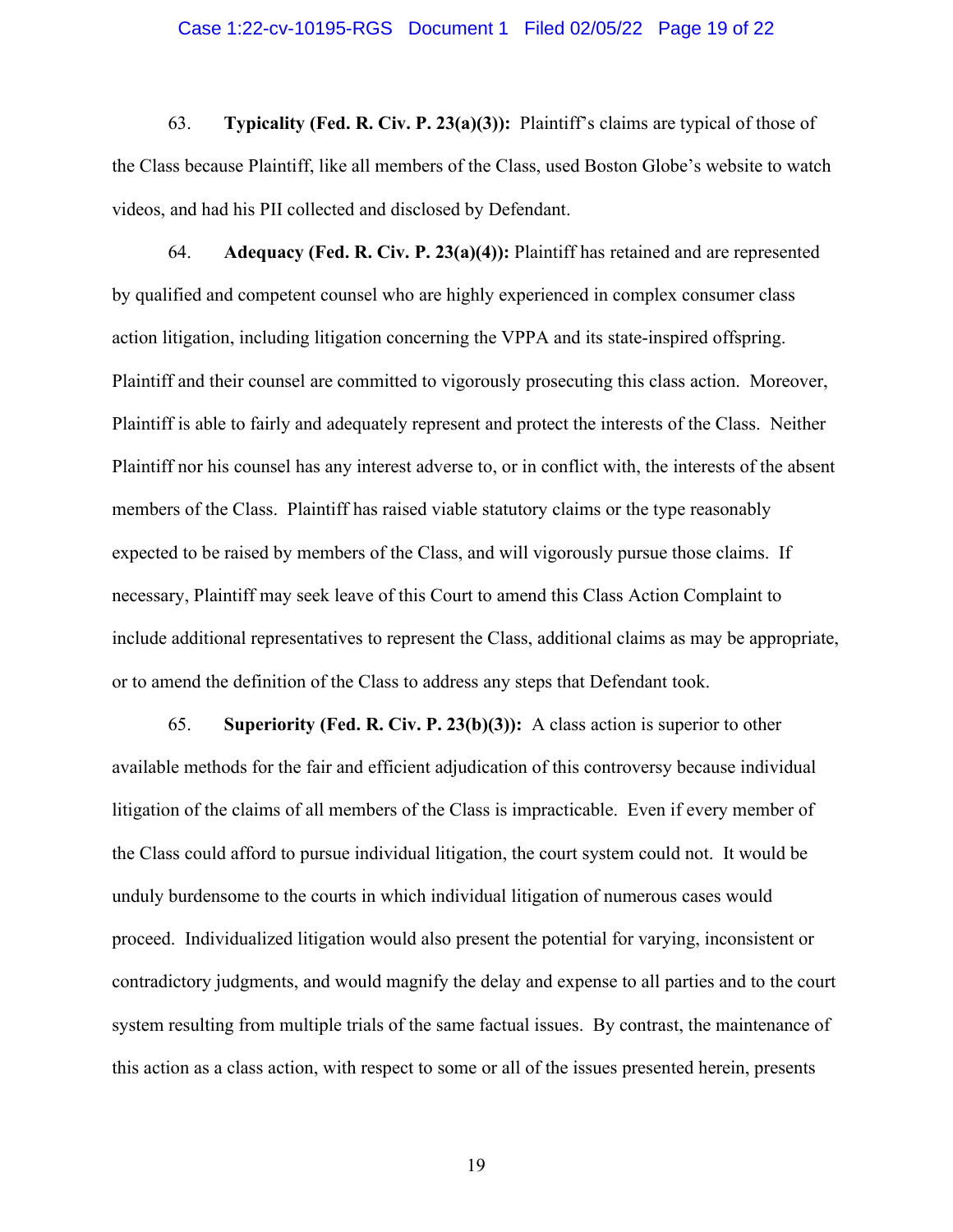#### Case 1:22-cv-10195-RGS Document 1 Filed 02/05/22 Page 20 of 22

few management difficulties, conserves the resources of the parties and of the court system and protects the rights of each member of the Class. Plaintiff anticipates no difficulty in the management of this action as a class action.

#### **CAUSES OF ACTION**

### **COUNT I VIOLATION OF THE VIDEO PRIVACY PROTECTION ACT 18 U.S.C. § 2710, et seq.**

66. Plaintiff brings this claim individually and on behalf of the members of the proposed Class against Defendant.

67. Defendant is a "video tape service provider" because it has created, hosted, and delivered hundreds of videos on its website, thereby "engag[ing] in the business, in or affecting interstate or foreign commerce, of rental, sale, or delivery of prerecorded video cassette tapes or similar audio visual materials." 18 U.S.C. § 2710(a)(4).

68. Plaintiff and members of the Class are "consumers" because they paid for a subscription to access Boston Globe's website. 18 U.S.C. § 2710(a)(1). This makes them a "subscriber" and therefore a "consumer" under the VPPA.

69. Boston Globe disclosed to a third party, Facebook, Plaintiff's and the Class members' personally identifiable information. Boston Globe utilized the Facebook Tracking Pixel to compel Plaintiff's web browser to transfer Plaintiff's identifying information, like his Facebook ID, along with Plaintiff's event data, like the title of the videos he viewed and what buttons he pressed when doing so.

70. Plaintiff and the Class members viewed video clips using Boston Globe's website.

71. Boston Globe knowingly disclosed Plaintiff's PII because it used that data to build audiences on Facebook and retarget them for their advertising campaigns.

20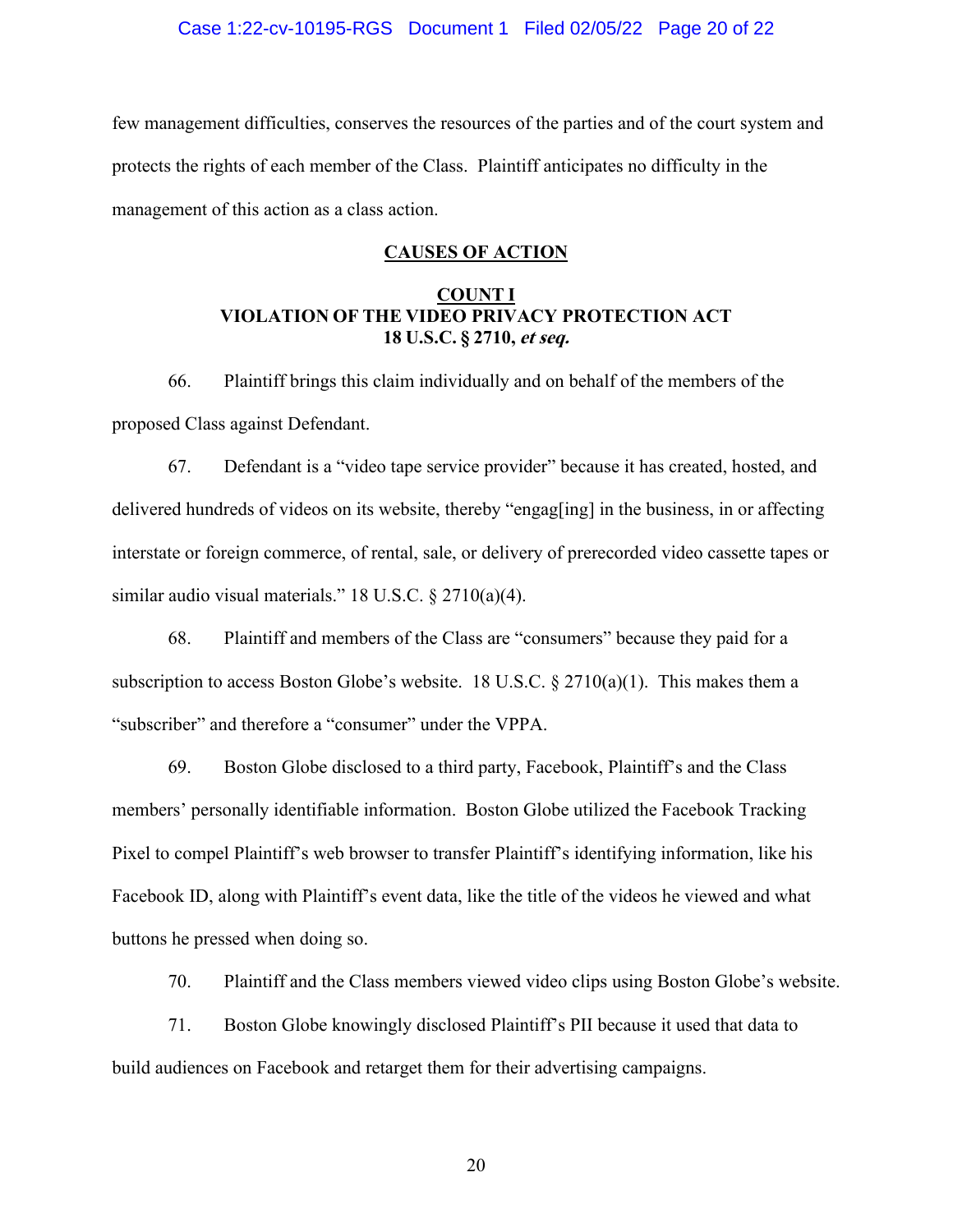#### Case 1:22-cv-10195-RGS Document 1 Filed 02/05/22 Page 21 of 22

72. Plaintiff and class members did not provide Defendant with any form of consent—either written or otherwise—to disclose their PII to third parties.

73. Nor were Defendant's disclosures made in the "ordinary course of business" as the term is defined by the VPPA. In particular, Boston Globe's disclosures to Facebook were not necessary for "debt collection activities, order fulfillment, request processing, [or] transfer of ownership." 18 U.S.C. § 2710(a)(2).

74. On behalf of himself and the Class, Plaintiff seeks: (i) declaratory relief; (ii) injunctive and equitable relief as is necessary to protect the interests of Plaintiff and the Class by requiring Defendant to comply with VPPA's requirements for protecting a consumer's PII; (iii) statutory damages of \$2,500 for each violation of the VPPA pursuant to 18 U.S.C. § 2710(c); and (iv) reasonable attorneys' fees and costs and other litigation expenses.

#### **PRAYER FOR RELIEF**

WHEREFORE, Plaintiff seeks a judgment against Defendant, individually and on behalf of all others similarly situated, as follows:

- (a) For an order certifying the Class under Rule 23 of the Federal Rules of Civil Procedure, naming Plaintiff as representative of the Class, and naming Plaintiff's attorneys as Class Counsel to represent the Class;
- (b) For an order declaring that Defendant's conduct violates the statutes referenced herein;
- (c) For an order finding in favor of Plaintiff and the Class on all counts asserted herein;
- (d) An award of statutory damages to the extent available;
- (e) For punitive damages, as warranted, in an amount to be determined at trial;